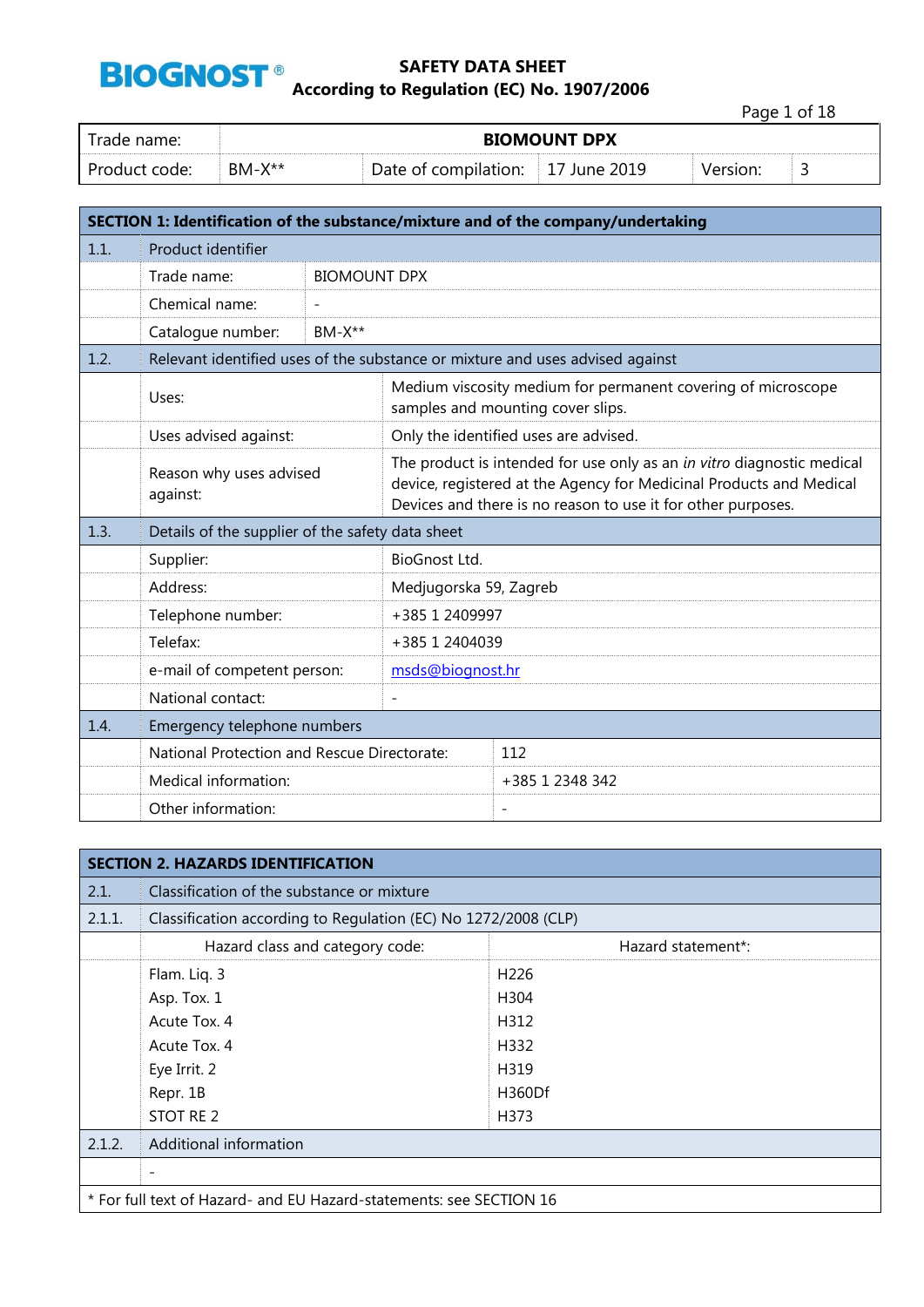

Page 2 of 18

| Trade name:   | <b>BIOMOUNT DPX</b> |                                   |  |          |   |
|---------------|---------------------|-----------------------------------|--|----------|---|
| Product code: | $BM-X^{**}$         | Date of compilation: 17 June 2019 |  | Version: | ٮ |

| 2.2. | Label elements                          |                                                                                                                                                                                                                                                                                                                                                                                                                  |
|------|-----------------------------------------|------------------------------------------------------------------------------------------------------------------------------------------------------------------------------------------------------------------------------------------------------------------------------------------------------------------------------------------------------------------------------------------------------------------|
|      | Product identification:                 | <b>BIOMOUNT DPX</b>                                                                                                                                                                                                                                                                                                                                                                                              |
|      | Identification number:                  | $\overline{\phantom{0}}$                                                                                                                                                                                                                                                                                                                                                                                         |
|      | Authorisation number:                   | $\overline{a}$                                                                                                                                                                                                                                                                                                                                                                                                   |
|      | Hazard pictograms:                      | GHS02<br>GHS07<br>GHS08                                                                                                                                                                                                                                                                                                                                                                                          |
|      | Signal word:                            | Danger                                                                                                                                                                                                                                                                                                                                                                                                           |
|      | Hazard statement:                       | H226<br>Flammable liquid and vapor.<br>May be fatal if swallowed and enters airways.<br>H304<br>H312+H332 Harmful in contact with skin or if inhaled.<br>H319<br>Causes serious eye irritation.<br>H360Df May damage the unborn child. Suspected of damaging<br>fertility.<br>H373<br>May cause damage to organs through prolonged or repeated<br>exposure.                                                      |
|      | Precautionary statements:               | P210<br>Keep away from heat, hot surfaces, sparks, open flames and<br>other ignition sources. No smoking.<br>Wear protective gloves/protective clothing/eye/protection/face<br>P280<br>protection.<br>P301+P330+P331 IF SWALLOWED: Rinse mouth. Do NOT induce<br>vomiting.<br>P302 + P352 IF ON SKIN: Wash with plenty of soap and water.<br>P308+P313<br>IF exposed or concerned: Get medical advice/attention. |
|      | Supplemetal hazard<br>information (EU): | $\overline{a}$                                                                                                                                                                                                                                                                                                                                                                                                   |
| 2.3. | Other hazards                           |                                                                                                                                                                                                                                                                                                                                                                                                                  |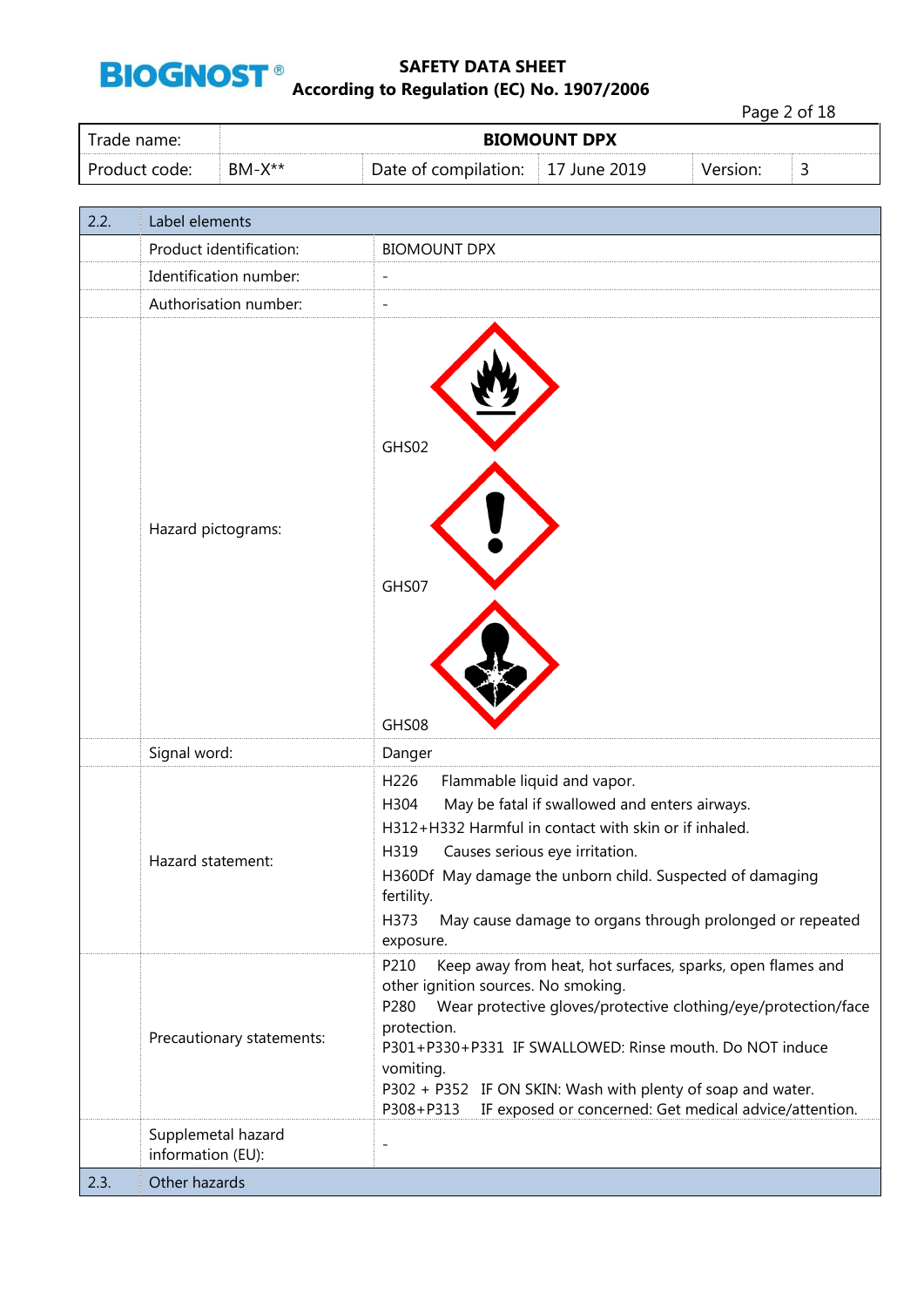

Page 3 of 18

| rade name:    | <b>BIOMOUNT DPX</b> |                      |                    |          |  |
|---------------|---------------------|----------------------|--------------------|----------|--|
| Product code: | $BM-X**$            | Date of compilation: | $\pm 17$ June 2019 | Version: |  |
|               |                     |                      |                    |          |  |

-

| <b>SECTION 3. Composition/information on ingredients</b> |                                  |                                   |                     |                                                                                                                                                                                       |  |  |
|----------------------------------------------------------|----------------------------------|-----------------------------------|---------------------|---------------------------------------------------------------------------------------------------------------------------------------------------------------------------------------|--|--|
| CAS/<br>EC/<br>Index number                              | <b>REACH Registration</b><br>No. | Weight %<br>content (or<br>range) | Identification name | Classification according to<br>Regulation (EC) No 1272/2008<br>(CLP)                                                                                                                  |  |  |
| 1330-20-7/<br>215-535-7/<br>601-022-00-9                 | 01-2119488216-32-<br>XXXX        | $> 50 \%$                         | xylene              | Flam. Liq. 3; H226<br>Asp. Tox. 1; H304<br>Acute Tox. 4 ; H312<br>Acute Tox. 4, H332<br>Skin Irrit. 2; H315<br>Eye Irrit. 2; H319<br><b>STOT SE 3; H335</b><br><b>STOT RE 2; H373</b> |  |  |
| $84 - 74 - 2/$<br>201-557-4/<br>607-318-00-4             |                                  | $< 10 \%$                         | dibutyl phthalate   | Repr. 1B; H360Df<br>Aquatic Acute 1; H400                                                                                                                                             |  |  |

|      | <b>SECTION 4. First aid measures</b>  |                                                                                                                                                                                                                  |  |  |  |
|------|---------------------------------------|------------------------------------------------------------------------------------------------------------------------------------------------------------------------------------------------------------------|--|--|--|
| 4.1. | Description of first aid measures     |                                                                                                                                                                                                                  |  |  |  |
|      | General notes:                        | Symptoms of poisoning may even occur after several hours; therefore<br>medical observation for at least 48 hours after the accident. Immediately<br>remove any clothing soiled by the product.                   |  |  |  |
|      | Following inhalation:                 | Supply fresh air. If required, provide artificial respiration. Keep patient<br>warm. Consult doctor if symptoms persist. In case of unconsciousness place<br>patient stably in side position for transportation. |  |  |  |
|      | Following skin contact:               | Remove contaminated clothing. Immediately wash with plenty of water and<br>soap and rinse thoroughly. If symptoms persist, consult a doctor.                                                                     |  |  |  |
|      | Following eye contact:                | Rinse opened eye for several minutes under running water. If symptoms<br>persist, consult a doctor.                                                                                                              |  |  |  |
|      | Following ingestion:                  | DO NOT induce vomiting. If symptoms persist, consult a doctor.                                                                                                                                                   |  |  |  |
|      | Self-protection of the first<br>aider | Avoid direct contact with the chemical; use appropriate protective<br>equipment described in Section 8.                                                                                                          |  |  |  |
| 4.2. |                                       | Most important symptoms and effects, both acute and delayed                                                                                                                                                      |  |  |  |
|      | Following inhalation:                 | High concentration vapor inhalation may cause headache, dizziness,<br>difficult breathing and unconsciousness.                                                                                                   |  |  |  |
|      | Following skin contact:               | Causes skin irritation, redness, swelling. Prolonged or repeated contact<br>causes defatting and dry skin.                                                                                                       |  |  |  |
|      | Following eye contact:                | Vapors irritate eyes. Splashing may cause irritation and redness.                                                                                                                                                |  |  |  |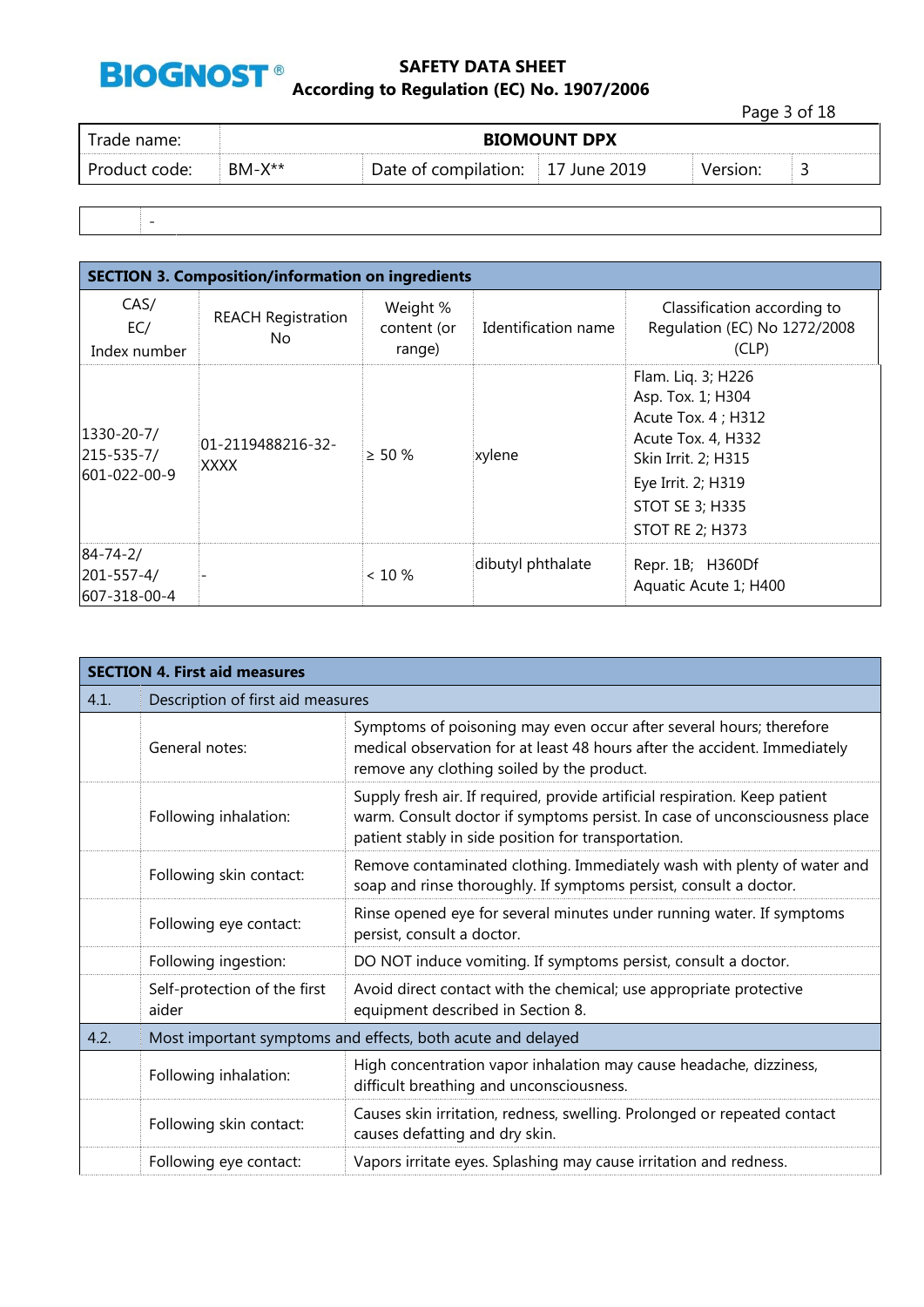

Page 4 of 18

| Trade name:   | <b>BIOMOUNT DPX</b> |                                   |  |          |  |
|---------------|---------------------|-----------------------------------|--|----------|--|
| Product code: | $BM-X**$            | Date of compilation: 17 June 2019 |  | Version: |  |

|      | Following ingestion:                                                       | Nausea, vomiting (danger of aspiration), diarrhoea. Aspiration may cause<br>headache, vertigo, nausea, dazed feeling-unconsciousness/coma, possible<br>hypothermia, reactions to the heart/circulatory system such as vasodilation<br>(flush), hypotension, arrhythmia (possible ventricular fibrillation through<br>cardiac sensitization), danger of central respiratory paralysis or of cardiac<br>arrest; functional disturbance to the liver and kidneys and persistent<br>disturbance to the CNS as sequelae. |  |
|------|----------------------------------------------------------------------------|---------------------------------------------------------------------------------------------------------------------------------------------------------------------------------------------------------------------------------------------------------------------------------------------------------------------------------------------------------------------------------------------------------------------------------------------------------------------------------------------------------------------|--|
| 4.3. | Indication of any immediate medical attention and special treatment needed |                                                                                                                                                                                                                                                                                                                                                                                                                                                                                                                     |  |
|      | No further relevant information available.                                 |                                                                                                                                                                                                                                                                                                                                                                                                                                                                                                                     |  |

| <b>SECTION 5. Firefighting measures</b> |                                                                                              |                                                                                                  |  |  |  |
|-----------------------------------------|----------------------------------------------------------------------------------------------|--------------------------------------------------------------------------------------------------|--|--|--|
| 5.1.                                    | Extinguishing media                                                                          |                                                                                                  |  |  |  |
|                                         | Suitable extinguishing media:                                                                | $CO2$ , powder or water spray. Fight larger fires with water spray or<br>alcohol resistant foam. |  |  |  |
|                                         | Unsuitable extinguishing media:                                                              | water with full jet                                                                              |  |  |  |
| 5.2.                                    | Special hazards arising from the substance or mixture                                        |                                                                                                  |  |  |  |
|                                         | Hazardous by products of fire:                                                               | Formation of toxic gases is possible during heating or in case of<br>fire.                       |  |  |  |
| 5.3.                                    | Advice for firefighters                                                                      |                                                                                                  |  |  |  |
|                                         | Use a self-contained open-circuit compressed air breathing apparatus and fireproof clothing. |                                                                                                  |  |  |  |
| 5.4.                                    | Additional information                                                                       |                                                                                                  |  |  |  |
|                                         | Collect contaminated firefighting water separately.                                          |                                                                                                  |  |  |  |
|                                         | Do not contaminate the environment with extinguishing media.                                 |                                                                                                  |  |  |  |

|        | <b>SECTION 6. Accidental release measures</b>                                                                             |                                                                                                                                                                                                                                                              |  |  |  |
|--------|---------------------------------------------------------------------------------------------------------------------------|--------------------------------------------------------------------------------------------------------------------------------------------------------------------------------------------------------------------------------------------------------------|--|--|--|
| 6.1.   | Personal precautions, protective equipment and emergency procedures                                                       |                                                                                                                                                                                                                                                              |  |  |  |
| 6.1.1. | For non-emergency personnel                                                                                               |                                                                                                                                                                                                                                                              |  |  |  |
|        | Protective equipment:                                                                                                     | Use personal protective equipment (see Section 8). Keep<br>unprotected persons away.                                                                                                                                                                         |  |  |  |
|        | Accident prevention methods:                                                                                              | Evacuate members of all non-essential personnel and those<br>members without protective equipment. Do not breathe in vapor,<br>ensure adequate ventilation and avoid contact with skin and eyes.<br>Remove all sources of sparks and ignition. Do not smoke. |  |  |  |
|        | Emergency procedures:                                                                                                     | Mark the area using proper signs.                                                                                                                                                                                                                            |  |  |  |
| 6.1.2. | For emergency responders:                                                                                                 |                                                                                                                                                                                                                                                              |  |  |  |
|        | Use protective equipment; in case of inadequate ventilation use adequate airways protective equipment<br>(see Section 8). |                                                                                                                                                                                                                                                              |  |  |  |
| 6.2.   | Environmental precautions:                                                                                                |                                                                                                                                                                                                                                                              |  |  |  |
|        | Protection and Rescue Directorate (NPRD) on 112.                                                                          | Do not dispose of in sewage, drainage system and waterways. In case of large spillage contact National                                                                                                                                                       |  |  |  |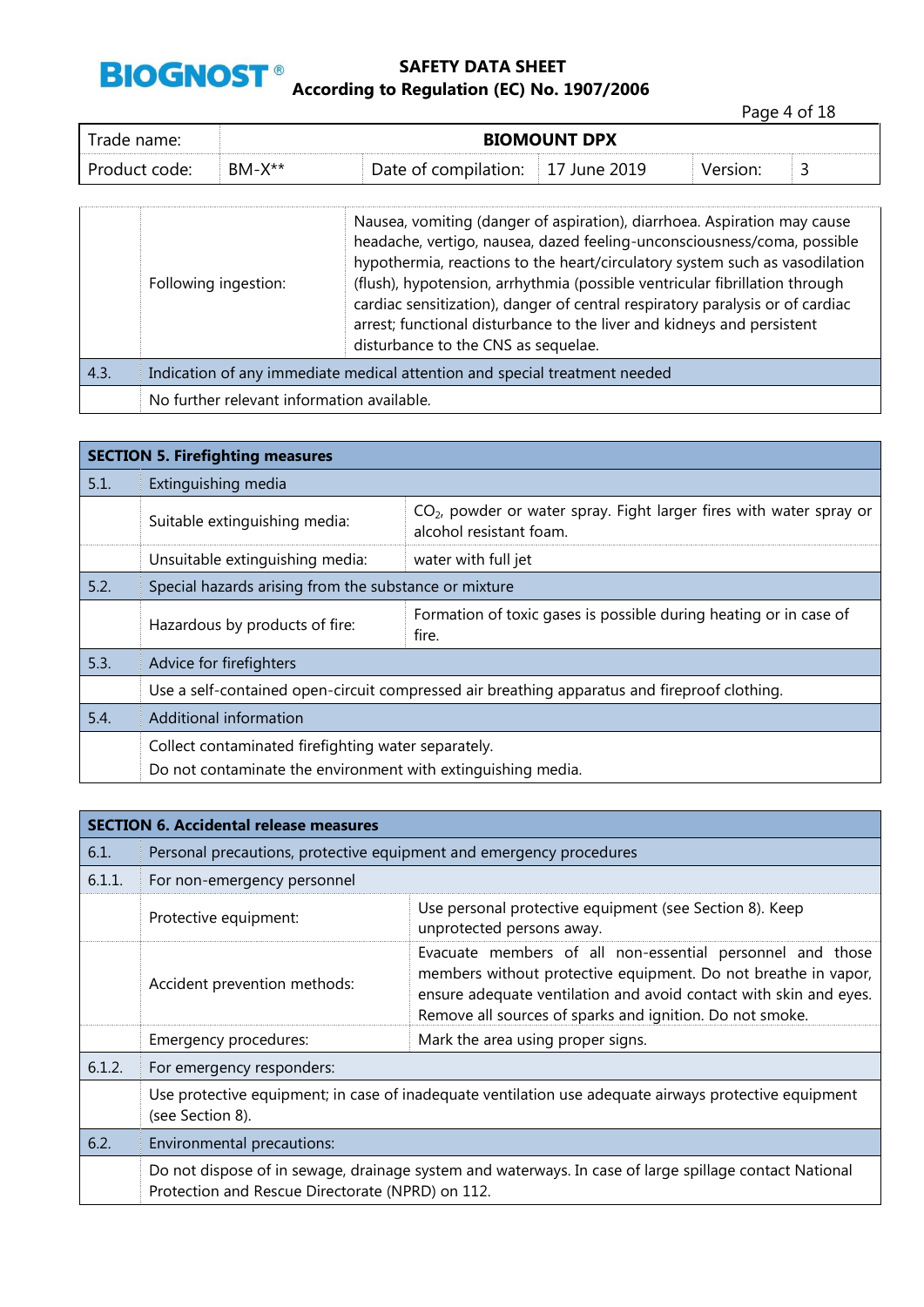

|               |              |                                   |                     | Page 5 of 18 |   |
|---------------|--------------|-----------------------------------|---------------------|--------------|---|
| Trade name:   |              |                                   | <b>BIOMOUNT DPX</b> |              |   |
| Product code: | $BM- X^{**}$ | Date of compilation: 17 June 2019 |                     | Version:     | ت |

| 6.3.   | Methods and materials for containment and cleaning up           |                                                                                                                                                                                                                                                                                                                                                                                                                                                                 |  |
|--------|-----------------------------------------------------------------|-----------------------------------------------------------------------------------------------------------------------------------------------------------------------------------------------------------------------------------------------------------------------------------------------------------------------------------------------------------------------------------------------------------------------------------------------------------------|--|
| 6.3.1. | Bunding, covering of<br>drains; capping<br>procedures:          | Sand or clay barriers.                                                                                                                                                                                                                                                                                                                                                                                                                                          |  |
| 6.3.2. | Cleaning up:                                                    | Contain spillage, and then collect with an electrically protected vacuum<br>cleaner or by wet-brushing and place the waste material in tightly closed<br>impermeable containers. Store the substance in well ventilated storage<br>rooms until disposal. Submit for disposal to the legal persons authorized by<br>the Ministry of Environmental and Nature Protection. After disposal of the<br>products, wash the area and and involved materials with water. |  |
| 6.3.3. | Other information:                                              | Do not use tools that may cause sparks.                                                                                                                                                                                                                                                                                                                                                                                                                         |  |
| 6.4.   | Reference to other sections                                     |                                                                                                                                                                                                                                                                                                                                                                                                                                                                 |  |
|        | See Section 7 for information on safe handling.                 |                                                                                                                                                                                                                                                                                                                                                                                                                                                                 |  |
|        | See Section 8 for information on personal protection equipment. |                                                                                                                                                                                                                                                                                                                                                                                                                                                                 |  |
|        | See Section 13 for disposal information.                        |                                                                                                                                                                                                                                                                                                                                                                                                                                                                 |  |

|        | <b>SECTION 7. Handling and storage</b>                                                           |                                                                                                                                                                                      |                                                                                                                                                   |  |  |
|--------|--------------------------------------------------------------------------------------------------|--------------------------------------------------------------------------------------------------------------------------------------------------------------------------------------|---------------------------------------------------------------------------------------------------------------------------------------------------|--|--|
| 7.1.   | Precautions for safe handling                                                                    |                                                                                                                                                                                      |                                                                                                                                                   |  |  |
| 7.1.1. | Protection measures                                                                              |                                                                                                                                                                                      |                                                                                                                                                   |  |  |
|        | Measures to prevent fire:                                                                        |                                                                                                                                                                                      | Use in well ventilated storage rooms. Keep<br>away from sources of heat and ignition.<br>Carry out measures for preventing static<br>electricity. |  |  |
|        | Measures to prevent aerosol and dust generation:                                                 |                                                                                                                                                                                      | Secure proper ventilation.                                                                                                                        |  |  |
|        | Measures to protect the environment:                                                             |                                                                                                                                                                                      | Prevent spilling into the sewage system and<br>waterways.                                                                                         |  |  |
|        | Other measures:                                                                                  |                                                                                                                                                                                      |                                                                                                                                                   |  |  |
| 7.1.2. | Advice on general occupational hygiene:                                                          |                                                                                                                                                                                      |                                                                                                                                                   |  |  |
|        | Do not eat, drink or smoke in the workspace. Thoroughly wash hands after work and before eating. |                                                                                                                                                                                      |                                                                                                                                                   |  |  |
| 7.2.   | Conditions for safe storage, including any incompatibilities                                     |                                                                                                                                                                                      |                                                                                                                                                   |  |  |
|        | Technical measures and storage conditions:                                                       | Keep in tightly closed and upright set containers in a<br>well ventilated storage rooms, and away from sources<br>of heat, sunlight, and other incompatible substances.              |                                                                                                                                                   |  |  |
|        | Packaging materials:                                                                             |                                                                                                                                                                                      | Manufacturer's original packaging.                                                                                                                |  |  |
|        | Requirements for storage rooms and vessels:                                                      | Keep away from food and drink. Keep the containers<br>tightly closed.                                                                                                                |                                                                                                                                                   |  |  |
|        | Advices for storage equipment:                                                                   | The storage must be made of hard material; floors<br>must be resistant to chemicals. There must be no<br>drain that directly leads into sewage system. Secure<br>proper ventilation. |                                                                                                                                                   |  |  |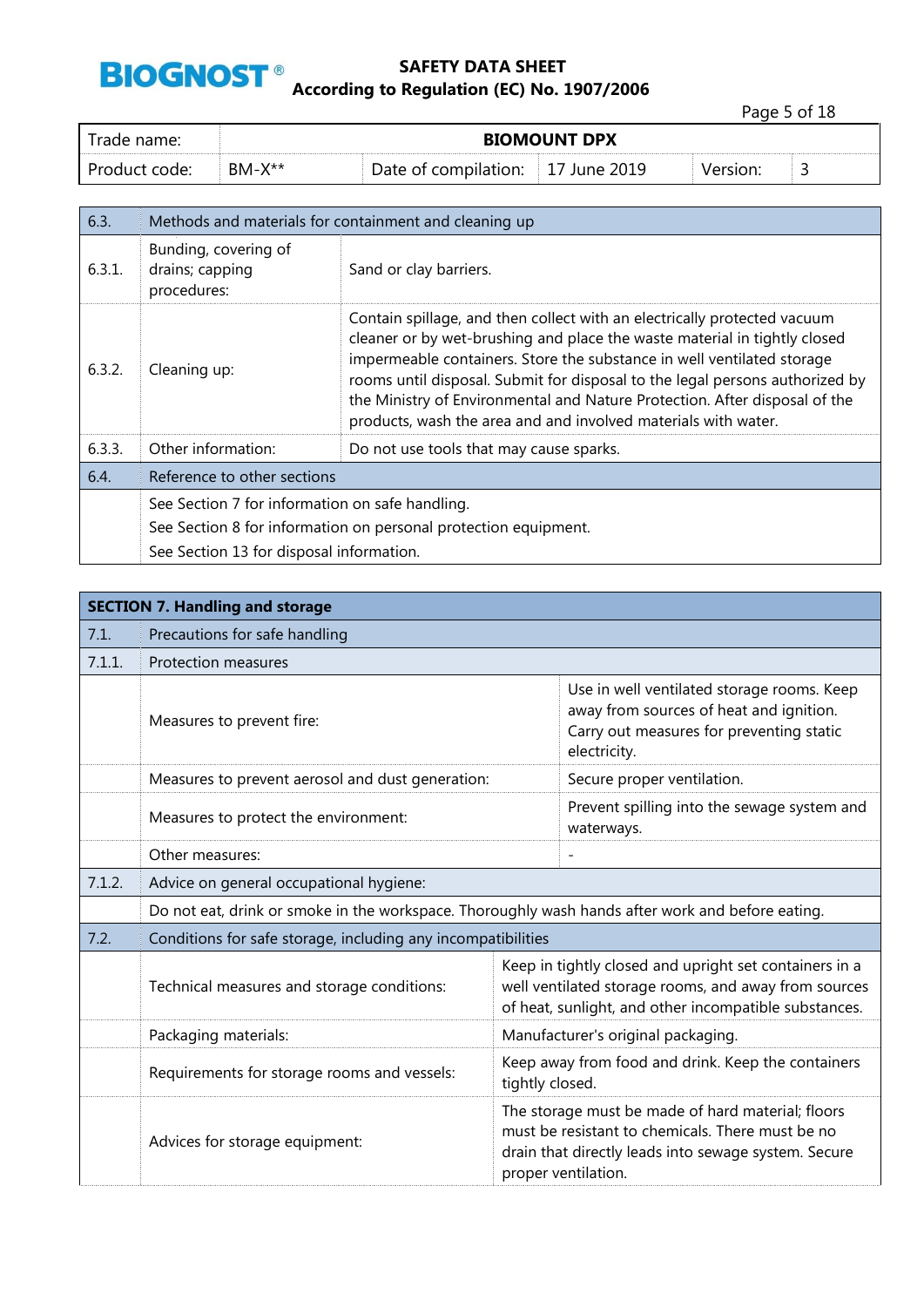

|               |              |                                   |                     |          | Page 6 of 18 |  |
|---------------|--------------|-----------------------------------|---------------------|----------|--------------|--|
| Trade name:   |              |                                   | <b>BIOMOUNT DPX</b> |          |              |  |
| Product code: | $BM- X^{**}$ | Date of compilation: 17 June 2019 |                     | Version: |              |  |
|               |              |                                   |                     |          |              |  |

|      | Further information on storage conditions: | Do not place the unused material in the storage room<br>and do not use empty containers for storing other<br>chemicals. Do not store with incompatible materials<br>(see Section 10). |
|------|--------------------------------------------|---------------------------------------------------------------------------------------------------------------------------------------------------------------------------------------|
| 7.3. | Specific end use(s)                        |                                                                                                                                                                                       |
|      | Recommendations:                           |                                                                                                                                                                                       |
|      | Industrial sector specific solutions:      |                                                                                                                                                                                       |

| <b>SECTION 8. Exposure controls/personal protection</b>              |                                  |                       |                          |                                                         |                          |                                                                                                                                                 |                                 |
|----------------------------------------------------------------------|----------------------------------|-----------------------|--------------------------|---------------------------------------------------------|--------------------------|-------------------------------------------------------------------------------------------------------------------------------------------------|---------------------------------|
| 8.1.<br>Control parameters                                           |                                  |                       |                          |                                                         |                          |                                                                                                                                                 |                                 |
| Substance                                                            |                                  | <b>CAS No</b>         |                          | Occupational exposure limit<br>values/short term values |                          |                                                                                                                                                 | <b>Biological limit values</b>  |
|                                                                      |                                  |                       |                          | ppm                                                     | mg/m <sup>3</sup>        |                                                                                                                                                 |                                 |
| Xylene (all isomers)                                                 |                                  | 1330-20-7             |                          | 50/100                                                  | 220/440                  | 1.50 mg/L (14.13 µmol/L) xylene,<br>blood, end of shift<br>1.50 g/g (0.88 mol/mol)<br>creatinine (methyl hippuric acid,<br>urine, end of shift) |                                 |
| Dibutyl phthalate                                                    |                                  | $84 - 74 - 2$         |                          | $-/-$                                                   | 5/10                     | $\qquad \qquad -$                                                                                                                               |                                 |
|                                                                      |                                  |                       |                          |                                                         |                          |                                                                                                                                                 |                                 |
| Substance:<br>$\blacksquare$                                         |                                  |                       |                          |                                                         |                          |                                                                                                                                                 |                                 |
| EC No:<br>$\overline{a}$                                             |                                  | CAS No:               | $\frac{1}{2}$            |                                                         |                          |                                                                                                                                                 |                                 |
| <b>DNEL</b>                                                          |                                  |                       |                          |                                                         |                          |                                                                                                                                                 |                                 |
|                                                                      |                                  |                       |                          | <b>Industrial</b>                                       |                          |                                                                                                                                                 |                                 |
| Route of exposure:                                                   |                                  | Acute effect<br>local |                          | Acute effect<br>systemic                                | Chronic effect<br>local  |                                                                                                                                                 | Chronic effect<br>systemic      |
| Oral                                                                 | $\overline{a}$                   |                       | $\overline{a}$           |                                                         | $\overline{a}$           |                                                                                                                                                 | $\overline{a}$                  |
| Inhalation                                                           | 289 mg/m $3$<br>(xylene)         |                       |                          |                                                         | $\overline{\phantom{a}}$ |                                                                                                                                                 | 77 mg/m $3$ (xylene)            |
| Dermal                                                               |                                  |                       | $\overline{a}$           |                                                         | $\overline{\phantom{a}}$ |                                                                                                                                                 | 180 mg/kg (xylene)              |
| Critical physical parameters: solubility, flammability, corrosivity: |                                  |                       |                          |                                                         | $\overline{\phantom{a}}$ |                                                                                                                                                 |                                 |
| <b>Consumer</b>                                                      |                                  |                       |                          |                                                         |                          |                                                                                                                                                 |                                 |
| Acute effect<br>Route of exposure:<br>local                          |                                  |                       | Acute effect<br>systemic | Chronic effect<br>local                                 |                          | Chronic effect<br>systemic                                                                                                                      |                                 |
| Oral                                                                 | $\overline{a}$<br>$\overline{a}$ |                       |                          |                                                         | $\overline{a}$           |                                                                                                                                                 | $\overline{a}$                  |
| Inhalation                                                           | 174 mg/m $3$<br>(xylene)         |                       | $\overline{a}$           |                                                         | $\qquad \qquad -$        |                                                                                                                                                 | 14,8 mg/m <sup>3</sup> (xylene) |
| Dermal                                                               |                                  |                       |                          |                                                         |                          |                                                                                                                                                 | 108 mg/kg (xylene)              |
| <b>PNEC</b>                                                          |                                  |                       |                          |                                                         |                          |                                                                                                                                                 |                                 |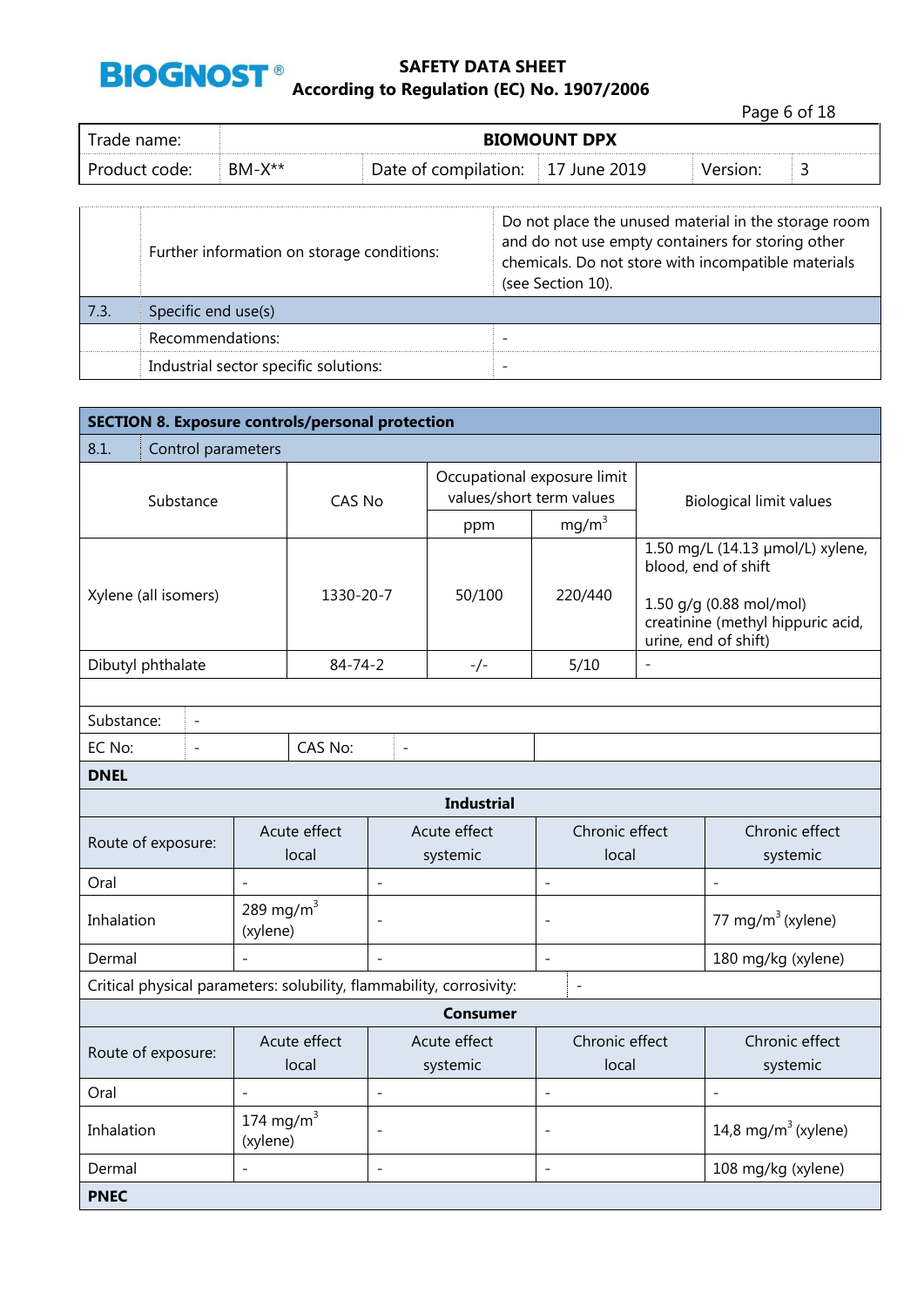

|                     |                      |                                                                                      |  |                                                                                    |                                                                                                                                                                                                                                                                                                                                                                                                                                                                                                                                 | Page 7 of 18 |   |
|---------------------|----------------------|--------------------------------------------------------------------------------------|--|------------------------------------------------------------------------------------|---------------------------------------------------------------------------------------------------------------------------------------------------------------------------------------------------------------------------------------------------------------------------------------------------------------------------------------------------------------------------------------------------------------------------------------------------------------------------------------------------------------------------------|--------------|---|
| Trade name:         |                      |                                                                                      |  | <b>BIOMOUNT DPX</b>                                                                |                                                                                                                                                                                                                                                                                                                                                                                                                                                                                                                                 |              |   |
| Product code:       |                      | $BM-X**$                                                                             |  |                                                                                    | Date of compilation:<br>17 June 2019                                                                                                                                                                                                                                                                                                                                                                                                                                                                                            | Version:     | 3 |
|                     |                      |                                                                                      |  |                                                                                    |                                                                                                                                                                                                                                                                                                                                                                                                                                                                                                                                 |              |   |
|                     |                      | Environmental protection target                                                      |  |                                                                                    | <b>PNEC</b>                                                                                                                                                                                                                                                                                                                                                                                                                                                                                                                     |              |   |
| Fresh water         |                      |                                                                                      |  |                                                                                    | 0.327 mg/l<br>(xylene)                                                                                                                                                                                                                                                                                                                                                                                                                                                                                                          |              |   |
|                     | Freshwater sediments |                                                                                      |  |                                                                                    | 12.46 mg/kg (xylene)                                                                                                                                                                                                                                                                                                                                                                                                                                                                                                            |              |   |
| Marine water        |                      |                                                                                      |  |                                                                                    | 0.327 mg/l<br>(xylene)                                                                                                                                                                                                                                                                                                                                                                                                                                                                                                          |              |   |
| Marine sediments    |                      |                                                                                      |  |                                                                                    | 12.46 mg/kg (xylene)                                                                                                                                                                                                                                                                                                                                                                                                                                                                                                            |              |   |
| Food chain          |                      |                                                                                      |  |                                                                                    | 0.327 mg/l (xylene)                                                                                                                                                                                                                                                                                                                                                                                                                                                                                                             |              |   |
|                     |                      | Microorganisms in sewage treatment                                                   |  |                                                                                    | 6.58 mg/l<br>(xylene)                                                                                                                                                                                                                                                                                                                                                                                                                                                                                                           |              |   |
| Soil (agricultural) |                      |                                                                                      |  |                                                                                    | 2.31 mg/kg (xylene)                                                                                                                                                                                                                                                                                                                                                                                                                                                                                                             |              |   |
| Air                 |                      |                                                                                      |  |                                                                                    | No information available                                                                                                                                                                                                                                                                                                                                                                                                                                                                                                        |              |   |
|                     |                      |                                                                                      |  |                                                                                    |                                                                                                                                                                                                                                                                                                                                                                                                                                                                                                                                 |              |   |
| 8.2.                |                      | Exposure controls                                                                    |  |                                                                                    |                                                                                                                                                                                                                                                                                                                                                                                                                                                                                                                                 |              |   |
| 8.2.1.              |                      | Appropriate engineering controls                                                     |  |                                                                                    |                                                                                                                                                                                                                                                                                                                                                                                                                                                                                                                                 |              |   |
|                     |                      | Substance/mixture related<br>measures to prevent exposure<br>during identified uses: |  | Use personal protective equipment. Do not eat, drink or smoke in<br>the workspace. |                                                                                                                                                                                                                                                                                                                                                                                                                                                                                                                                 |              |   |
|                     | exposure:            | Structural measures to prevent                                                       |  |                                                                                    | No information available                                                                                                                                                                                                                                                                                                                                                                                                                                                                                                        |              |   |
|                     |                      | Organisational measures to<br>prevent exposure:                                      |  |                                                                                    | Organization of work in order to reduce other worker's influence<br>during work process.                                                                                                                                                                                                                                                                                                                                                                                                                                        |              |   |
|                     | exposure:            | Technical measures to prevent                                                        |  |                                                                                    | Secure proper workspace ventilation in order to keep<br>concentration levels in air below permitted levels.                                                                                                                                                                                                                                                                                                                                                                                                                     |              |   |
| 8.2.2.              |                      | Personal protection equipment:                                                       |  |                                                                                    |                                                                                                                                                                                                                                                                                                                                                                                                                                                                                                                                 |              |   |
| 8.2.2.1.            |                      | Eye and face protection:                                                             |  |                                                                                    | Face shield and safety glasses Use equipment for eye protection<br>tested and approved under appropriate government standards<br>such as EN 166(EU)                                                                                                                                                                                                                                                                                                                                                                             |              |   |
| 8.2.2.2.            |                      | Skin protection                                                                      |  |                                                                                    |                                                                                                                                                                                                                                                                                                                                                                                                                                                                                                                                 |              |   |
|                     |                      | Hand protection:                                                                     |  |                                                                                    | Gloves must be inspected prior to use. Use proper glove removal<br>technique (without touching glove's outer surface) to avoid skin<br>contact with this product. The selected protective gloves have to<br>satisfy the specifications of EU Directive 89/686/EEC and the<br>standard EN 374 derived from it.<br>Full contact:<br>Glove material: Viton<br>Glove thickness: 0.7 mm<br>Break through time: 480 min<br>Splash contact:<br>Glove material: Nitrile rubber<br>Glove thickness: 0.4 mm<br>Break through time: 35 min |              |   |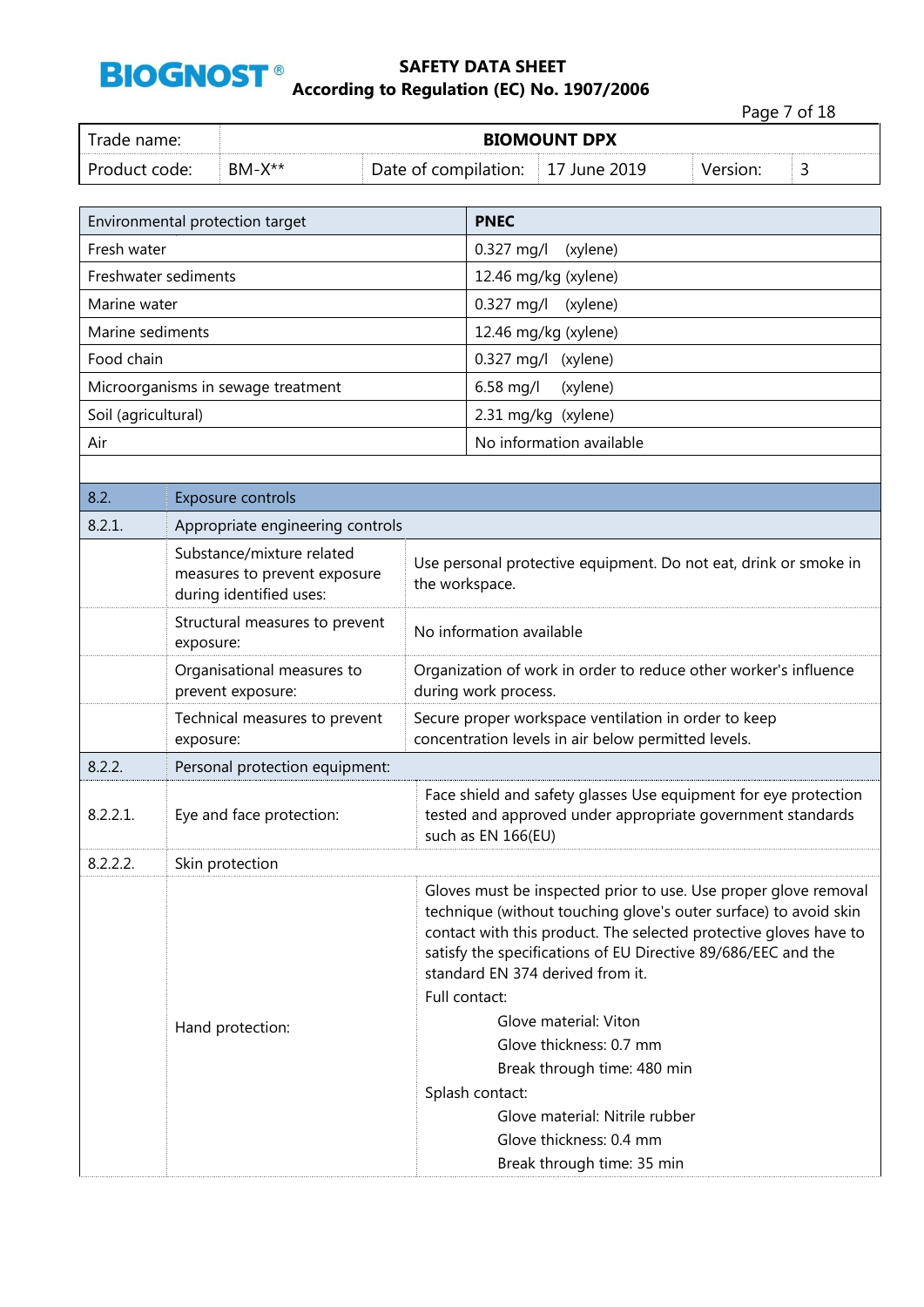

Page 8 of 18

| Frade name:   | <b>BIOMOUNT DPX</b> |                                   |  |          |  |  |
|---------------|---------------------|-----------------------------------|--|----------|--|--|
| Product code: | $BM-X**$            | Date of compilation: 17 June 2019 |  | Version: |  |  |

|          | Other skin protection:                                     | Complete suit protecting against chemicals, flame retardant<br>antistatic protective clothing (EN 13688). The type of protective<br>equipment must be selected according to the concentration and<br>amount of the dangerous substance at the specific workplace.                                                       |
|----------|------------------------------------------------------------|-------------------------------------------------------------------------------------------------------------------------------------------------------------------------------------------------------------------------------------------------------------------------------------------------------------------------|
| 8.2.2.3. | Respiratory protection:                                    | Where risk assessment shows air-purifying respirators are<br>appropriate use type ABEK (EN 14387) respirator cartridges as a<br>backup to engine protection, use a full-face supplied air<br>respirator. Use respirators and components tested and approved<br>under appropriate government standards such as CEN (EU). |
| 8.2.2.4. | Thermal hazards:                                           | No information available                                                                                                                                                                                                                                                                                                |
| 8.2.3.   | Environmental exposure controls                            |                                                                                                                                                                                                                                                                                                                         |
|          | Substance/mixture related<br>measures to prevent exposure: | See Section 6                                                                                                                                                                                                                                                                                                           |
|          | Structural measures to prevent<br>exposure:                | Use modern equipment.                                                                                                                                                                                                                                                                                                   |
|          | Organisational measures to<br>prevent exposure:            | Adapt the work process to the required working conditions of<br>the workplace.                                                                                                                                                                                                                                          |
|          | Technical measures to prevent<br>exposure:                 | See Section 6                                                                                                                                                                                                                                                                                                           |

| <b>SECTION 9. Physical and chemical properties</b> |                                                       |                          |                          |  |
|----------------------------------------------------|-------------------------------------------------------|--------------------------|--------------------------|--|
| 9.1.                                               | Information on basic physical and chemical properties |                          |                          |  |
|                                                    |                                                       | Value                    | Method                   |  |
|                                                    | Physical state:                                       | liquid                   | No information available |  |
|                                                    | Colour:                                               | colorless                | No information available |  |
|                                                    | Odour:                                                | aromatic                 | No information available |  |
|                                                    | Odour threshold:                                      | No information available | No information available |  |
|                                                    | pH:                                                   | No information available | No information available |  |
|                                                    | Melting point / freezing point;                       | No information available | No information available |  |
|                                                    | Initial boiling point and boiling range:              | No information available | No information available |  |
|                                                    | Flash point:                                          | 29 °C                    | No information available |  |
|                                                    | Evaporation rate:                                     | No information available | No information available |  |
|                                                    | Flammability (solid, gas):                            | No information available | No information available |  |
|                                                    | Upper/lower flammability or explosive<br>limits:      | No information available | No information available |  |
|                                                    | Vapour pressure:                                      | No information available | No information available |  |
|                                                    | Vapour density:                                       | No information available | No information available |  |
|                                                    | Relative density                                      | No information available | No information available |  |
|                                                    | Bulk density:                                         | No information available | No information available |  |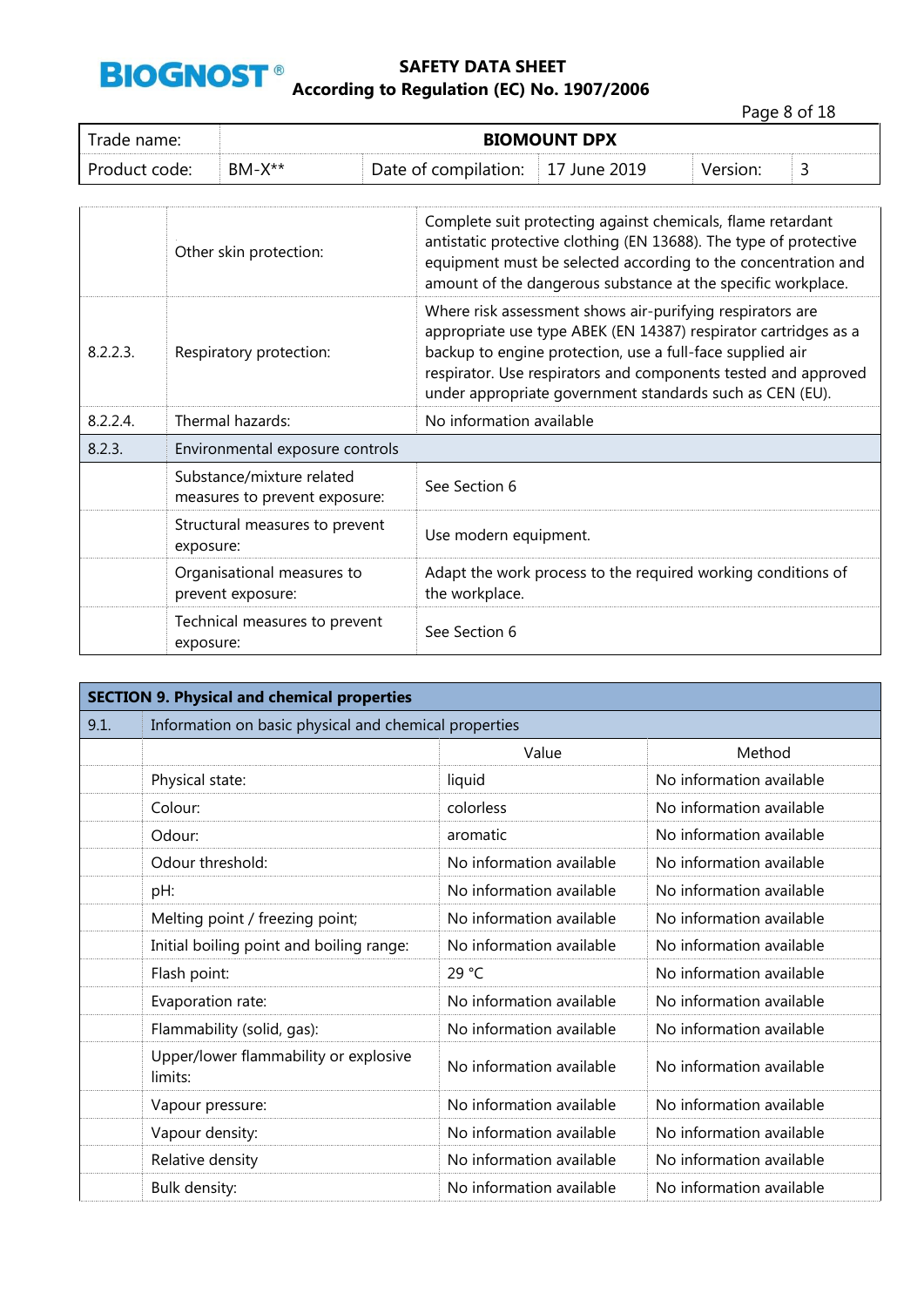

Page 9 of 18 Trade name: **BIOMOUNT DPX** Product code: BM-X<sup>\*\*</sup> Date of compilation: 17 June 2019 Version: 3

|      | Solubility(ies):                                     | Insoluble in water       | No information available |  |  |
|------|------------------------------------------------------|--------------------------|--------------------------|--|--|
|      | Partition coefficient: n-octanol/water<br>(log Pow): | No information available | No information available |  |  |
|      | Auto-ignition temperature:                           | No information available | No information available |  |  |
|      | Decomposition temperature:                           | No information available | No information available |  |  |
|      | Viscosity:                                           | No information available | No information available |  |  |
|      | Explosive properties:                                | No information available | No information available |  |  |
|      | Oxidising properties:                                | No information available | No information available |  |  |
| 9.2. | Other information                                    |                          |                          |  |  |
|      |                                                      |                          |                          |  |  |

|       | <b>SECTION 10.: Stability and reactivity</b> |                                                                           |  |  |
|-------|----------------------------------------------|---------------------------------------------------------------------------|--|--|
| 10.1. | Reactivity:                                  | No relevant information available.                                        |  |  |
| 10.2. | Chemical stability:                          | The product is chemically stable under recommended storage<br>conditions. |  |  |
| 10.3. | Possibility of hazardous reactions:          | No dangerous reactions known.                                             |  |  |
| 10.4. | Conditions to avoid:                         | Sources of heat, flamesa and sparks.                                      |  |  |
| 10.5. | Incompatible materials:                      | Strong oxidizing agents.                                                  |  |  |
| 10.6. | Hazardous decomposition products:            | Carbon monoxide.                                                          |  |  |

| <b>SECTION 11. Toxicological information</b> |                                                             |                                      |         |                                                              |                             |                                            |  |  |
|----------------------------------------------|-------------------------------------------------------------|--------------------------------------|---------|--------------------------------------------------------------|-----------------------------|--------------------------------------------|--|--|
| 11.1.                                        |                                                             | Information on toxicological effects |         |                                                              |                             |                                            |  |  |
|                                              | Acute toxicity:                                             |                                      |         |                                                              |                             |                                            |  |  |
| Route of<br>exposure:                        |                                                             | Method                               | Species | Effective<br>Dose<br>$LD_{50}/LC_{50}$ or<br>$ATE_{mixture}$ | Exposure time               | Results                                    |  |  |
| Oral:                                        |                                                             | No information<br>available          | rat     | $LD_{50}$                                                    | No information<br>available | 3.523 mg/kg (xylene)<br>8.000 mg/kg (DBP)  |  |  |
| Dermal:                                      |                                                             | No information<br>available          | rabbit  | $LD_{50}$                                                    | No information<br>available | 1.134 mg/kg (xylene)<br>20.860 mg/kg (DBP) |  |  |
| Inhalation:                                  |                                                             | No information<br>available          | rat     | $LC_{50}$                                                    | 4 h                         | 11.23 mg/l (xylene)<br>15.68 mg/l (DBP)    |  |  |
|                                              |                                                             |                                      |         |                                                              |                             |                                            |  |  |
|                                              | Specific target organ toxicity - single exposure (STOT-SE): |                                      |         |                                                              |                             |                                            |  |  |
|                                              | Specific effects                                            |                                      |         |                                                              | Target organ                | <b>Note</b>                                |  |  |
| Oral:                                        |                                                             | No information available             |         |                                                              | No information available    | $\overline{\phantom{a}}$                   |  |  |
| Dermal:                                      |                                                             | No information available             |         |                                                              | No information available    |                                            |  |  |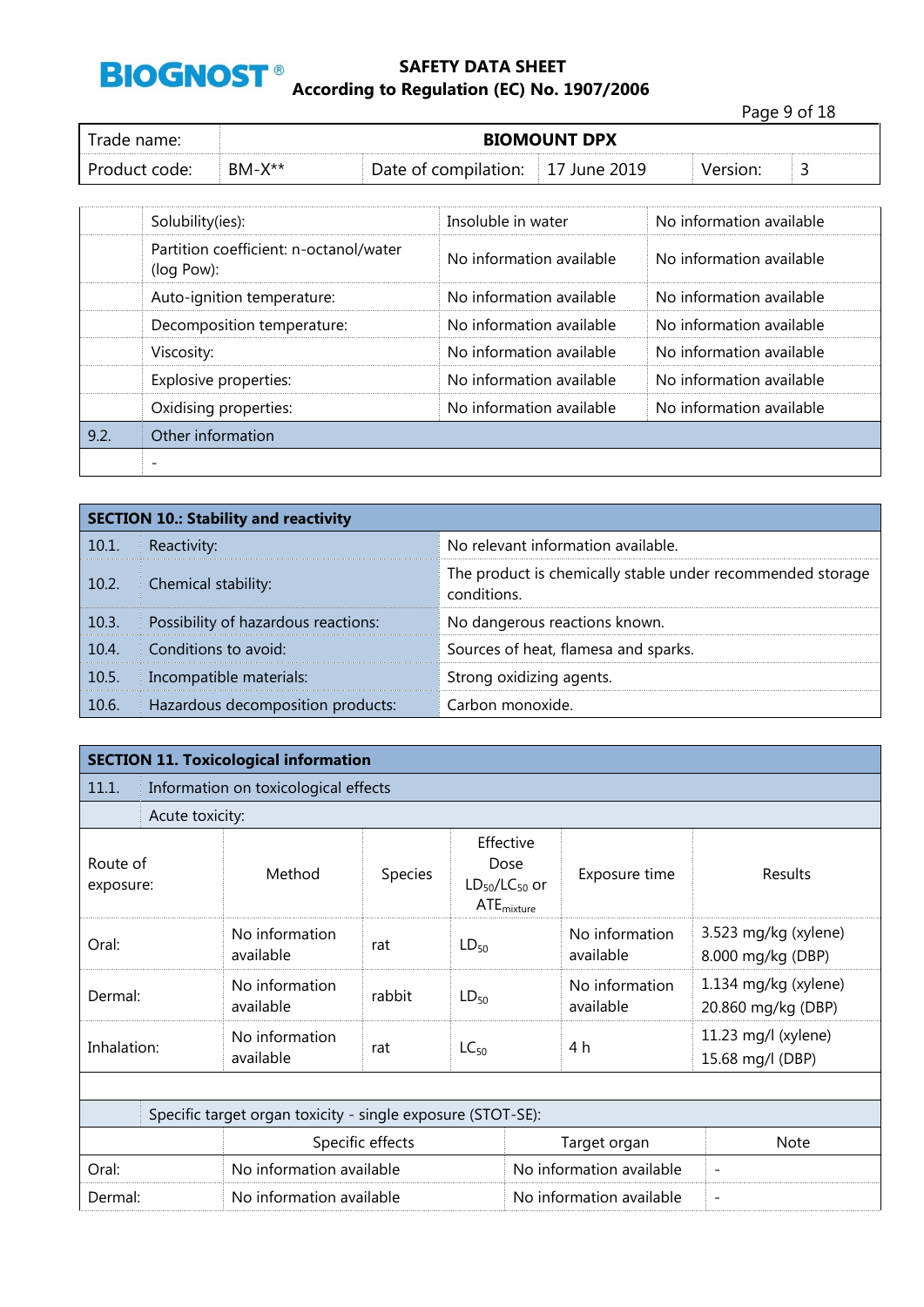

|                                  |                                                                      |                                                                                               |                                |                                                                                                                                                                                |                     |                          |                 |                       | Page 10 of 18                                                                                                                                                                                                                                                                                          |
|----------------------------------|----------------------------------------------------------------------|-----------------------------------------------------------------------------------------------|--------------------------------|--------------------------------------------------------------------------------------------------------------------------------------------------------------------------------|---------------------|--------------------------|-----------------|-----------------------|--------------------------------------------------------------------------------------------------------------------------------------------------------------------------------------------------------------------------------------------------------------------------------------------------------|
| Trade name:                      |                                                                      |                                                                                               |                                |                                                                                                                                                                                | <b>BIOMOUNT DPX</b> |                          |                 |                       |                                                                                                                                                                                                                                                                                                        |
| Product code:                    | $BM-X**$                                                             |                                                                                               |                                | Date of compilation:                                                                                                                                                           |                     | 17 June 2019             |                 | Version:              | 3                                                                                                                                                                                                                                                                                                      |
| Inhalation:                      |                                                                      | No information available                                                                      |                                | Respiratory system                                                                                                                                                             |                     |                          | irritation      | May cause respiratory |                                                                                                                                                                                                                                                                                                        |
| Aspiration hazard:               |                                                                      | May cause respiratory irritation. May be fatal if swallowed and<br>enters respiratory system. |                                |                                                                                                                                                                                |                     |                          |                 |                       |                                                                                                                                                                                                                                                                                                        |
|                                  | Irritation and corrosion                                             |                                                                                               |                                |                                                                                                                                                                                |                     |                          |                 |                       |                                                                                                                                                                                                                                                                                                        |
|                                  | Exposure<br>time                                                     |                                                                                               |                                | Species                                                                                                                                                                        | Evaluation          | Method                   |                 |                       | Note                                                                                                                                                                                                                                                                                                   |
| Skin corrosion/irritation        |                                                                      | 24h                                                                                           | rabbit                         | (xylene)                                                                                                                                                                       | $\overline{a}$      | $\overline{\phantom{0}}$ |                 |                       | Causes skin irritation.                                                                                                                                                                                                                                                                                |
| Serious eye<br>damage/irritation |                                                                      | $\overline{a}$                                                                                | $\qquad \qquad -$              |                                                                                                                                                                                | $\overline{a}$      | $\overline{\phantom{a}}$ |                 |                       | No information available                                                                                                                                                                                                                                                                               |
|                                  |                                                                      |                                                                                               |                                |                                                                                                                                                                                |                     |                          |                 |                       |                                                                                                                                                                                                                                                                                                        |
| Sensitization                    |                                                                      |                                                                                               |                                |                                                                                                                                                                                |                     |                          |                 |                       |                                                                                                                                                                                                                                                                                                        |
| Skin sensitization:              |                                                                      |                                                                                               | No information available       |                                                                                                                                                                                |                     |                          |                 |                       |                                                                                                                                                                                                                                                                                                        |
| Respiratory<br>sensitization:    |                                                                      |                                                                                               | No information available       |                                                                                                                                                                                |                     |                          |                 |                       |                                                                                                                                                                                                                                                                                                        |
|                                  |                                                                      |                                                                                               |                                |                                                                                                                                                                                |                     |                          |                 |                       |                                                                                                                                                                                                                                                                                                        |
|                                  | Symptoms related to physical, chemical, and toxicological properties |                                                                                               |                                |                                                                                                                                                                                |                     |                          |                 |                       |                                                                                                                                                                                                                                                                                                        |
| Oral exposure:                   |                                                                      | the CNS as sequelae.                                                                          |                                | nausea, dazed feeling-unconsciousness/coma, possible hypothermia, reactions to the<br>heart/circulatory system such as vasodilation (flush), hypotension, arrhythmia (possible |                     |                          |                 |                       | Nausea, vomiting (danger of aspiration), diarrhoea. Aspiration may cause headache, vertigo,<br>ventricular fibrillation through cardiac sensitization), danger of central respiratory paralysis or<br>of cardiac arrest; functional disturbance to the liver and kidneys and persistent disturbance to |
| Dermal exposure:                 | dry skin.                                                            |                                                                                               |                                |                                                                                                                                                                                |                     |                          |                 |                       | Causes skin irritation, redness, swelling. Prolonged or repeated contact causes defatting and                                                                                                                                                                                                          |
| Inhalation<br>exposure:          |                                                                      |                                                                                               |                                | and fatigue, difficult breathing, chest tightness, coordination and CNS disorders.                                                                                             |                     |                          |                 |                       | Vapor inhalation may cause nose and throat irritation followed by sore throat, cough, difficult<br>breathing and suffocating. High concentration vapor inhalation may cause headache, malaise                                                                                                          |
| Eye exposure:                    |                                                                      |                                                                                               | blurred vision, photophobia.   | Vapors irritate eyes. Splashing may cause irritation and redness, lacrimation, pain, swelling,                                                                                 |                     |                          |                 |                       |                                                                                                                                                                                                                                                                                                        |
|                                  |                                                                      |                                                                                               |                                |                                                                                                                                                                                |                     |                          |                 |                       |                                                                                                                                                                                                                                                                                                        |
|                                  | Repeated dose toxicity (subacute, subchronic, chronic)               |                                                                                               |                                |                                                                                                                                                                                |                     |                          |                 |                       |                                                                                                                                                                                                                                                                                                        |
|                                  | Dose                                                                 |                                                                                               | Exposure<br>time               | Species                                                                                                                                                                        |                     | Method                   |                 | Evaluation            | Note                                                                                                                                                                                                                                                                                                   |
| Subacute oral                    | information<br>No.<br>available                                      |                                                                                               | No<br>information<br>available | No<br>information<br>available                                                                                                                                                 | No                  | information<br>available | No<br>available | information           |                                                                                                                                                                                                                                                                                                        |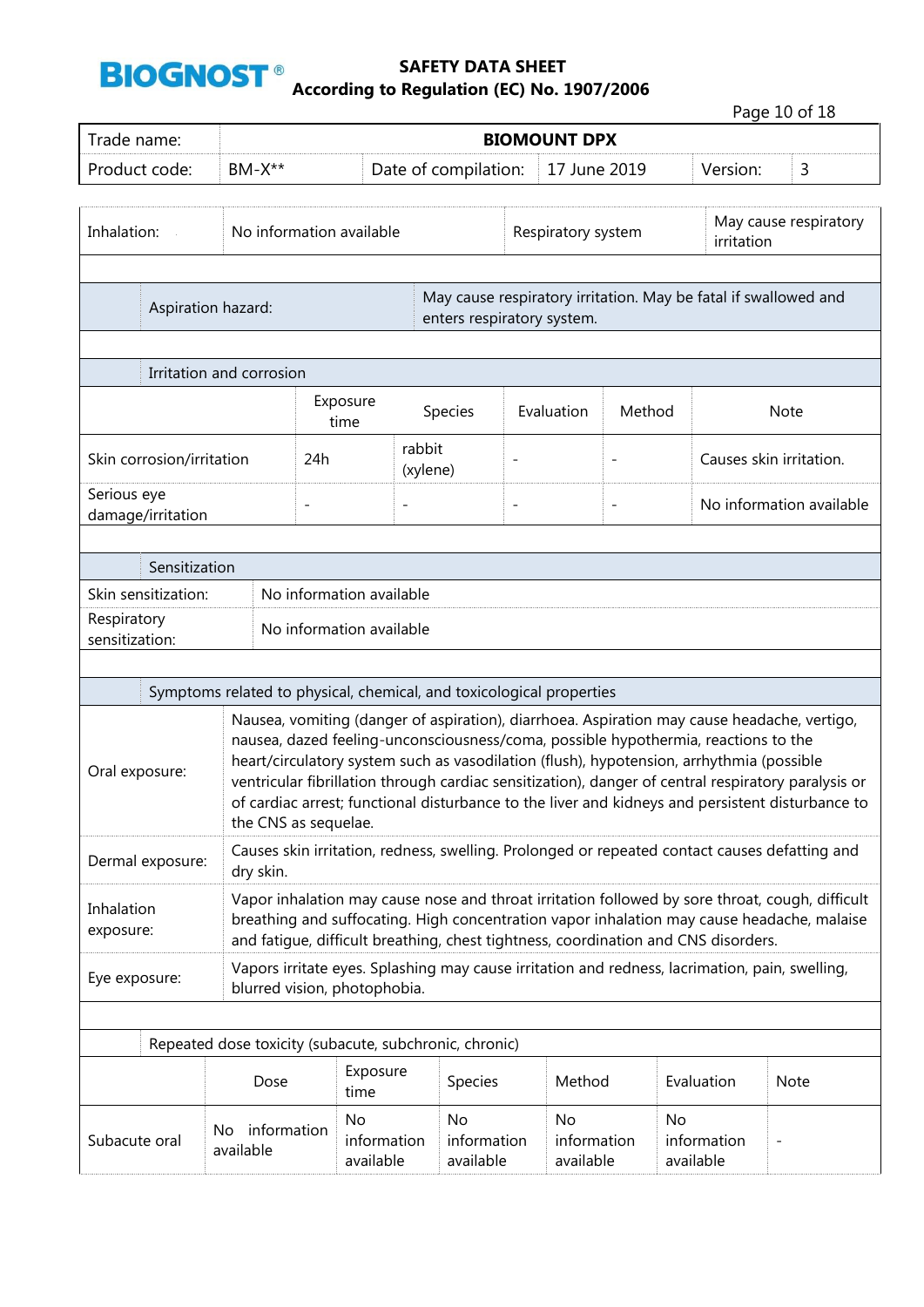

Page 11 of 18

| Trade name:   | <b>BIOMOUNT DPX</b> |                                   |  |          |  |  |  |
|---------------|---------------------|-----------------------------------|--|----------|--|--|--|
| Product code: | $BM-X^{**}$         | Date of compilation: 17 June 2019 |  | Version: |  |  |  |

| Subacute<br>dermal       | information<br>No.<br>available | No.<br>information<br>available            | No<br>information<br>available        | No<br>information<br>available        | No<br>information<br>available             | $\overline{\phantom{a}}$ |
|--------------------------|---------------------------------|--------------------------------------------|---------------------------------------|---------------------------------------|--------------------------------------------|--------------------------|
| Subacute<br>inhalation   | No information<br>available     | N <sub>o</sub><br>information<br>available | <b>No</b><br>information<br>available | <b>No</b><br>information<br>available | N <sub>o</sub><br>information<br>available | $\overline{\phantom{a}}$ |
| Subchronic oral          | information<br>No.<br>available | <b>No</b><br>information<br>available      | <b>No</b><br>information<br>available | <b>No</b><br>information<br>available | <b>No</b><br>information<br>available      |                          |
| Subchronic<br>dermal     | No information<br>available     | No<br>information<br>available             | No<br>information<br>available        | No<br>information<br>available        | <b>No</b><br>information<br>available      |                          |
| Subchronic<br>inhalation | information<br>No.<br>available | No.<br>information<br>available            | <b>No</b><br>information<br>available | <b>No</b><br>information<br>available | No.<br>information<br>available            | $\overline{\phantom{a}}$ |
| Chronic oral             | information<br>No.<br>available | <b>No</b><br>information<br>available      | <b>No</b><br>information<br>available | <b>No</b><br>information<br>available | N <sub>o</sub><br>information<br>available | $\overline{\phantom{a}}$ |
| Chronic dermal           | No information<br>available     | No<br>information<br>available             | <b>No</b><br>information<br>available | No<br>information<br>available        | N <sub>o</sub><br>information<br>available | $\overline{\phantom{a}}$ |
| Chronic<br>inhalation    | No information<br>available     | No<br>information<br>available             | No<br>information<br>available        | No<br>information<br>available        | No<br>information<br>available             | $\overline{\phantom{a}}$ |

|                       | Specific effects         | Target organ                                   | <b>Note</b>                    |
|-----------------------|--------------------------|------------------------------------------------|--------------------------------|
| Subacute oral         | No information available | No information available                       |                                |
| Subacute dermal       | No information available | No information available                       | $\overline{\phantom{a}}$       |
| Subacute inhalation   | No information available | No information available                       |                                |
| Subchronic oral       | No information available | No information available                       | $\overline{\phantom{a}}$       |
| Subchronic dermal     | No information available | No information available                       |                                |
| Subchronic inhalation | No information available | No information available                       | $\overline{\phantom{a}}$       |
| Chronic oral          | No information available | No information available                       |                                |
| Chronic dermal        | No information available | No information available                       | $\overline{\phantom{a}}$       |
| Chronic inhalation    | No information available | Central<br>system,<br>nervous<br>liver, kidney | May cause<br>damage to organs. |
|                       |                          |                                                |                                |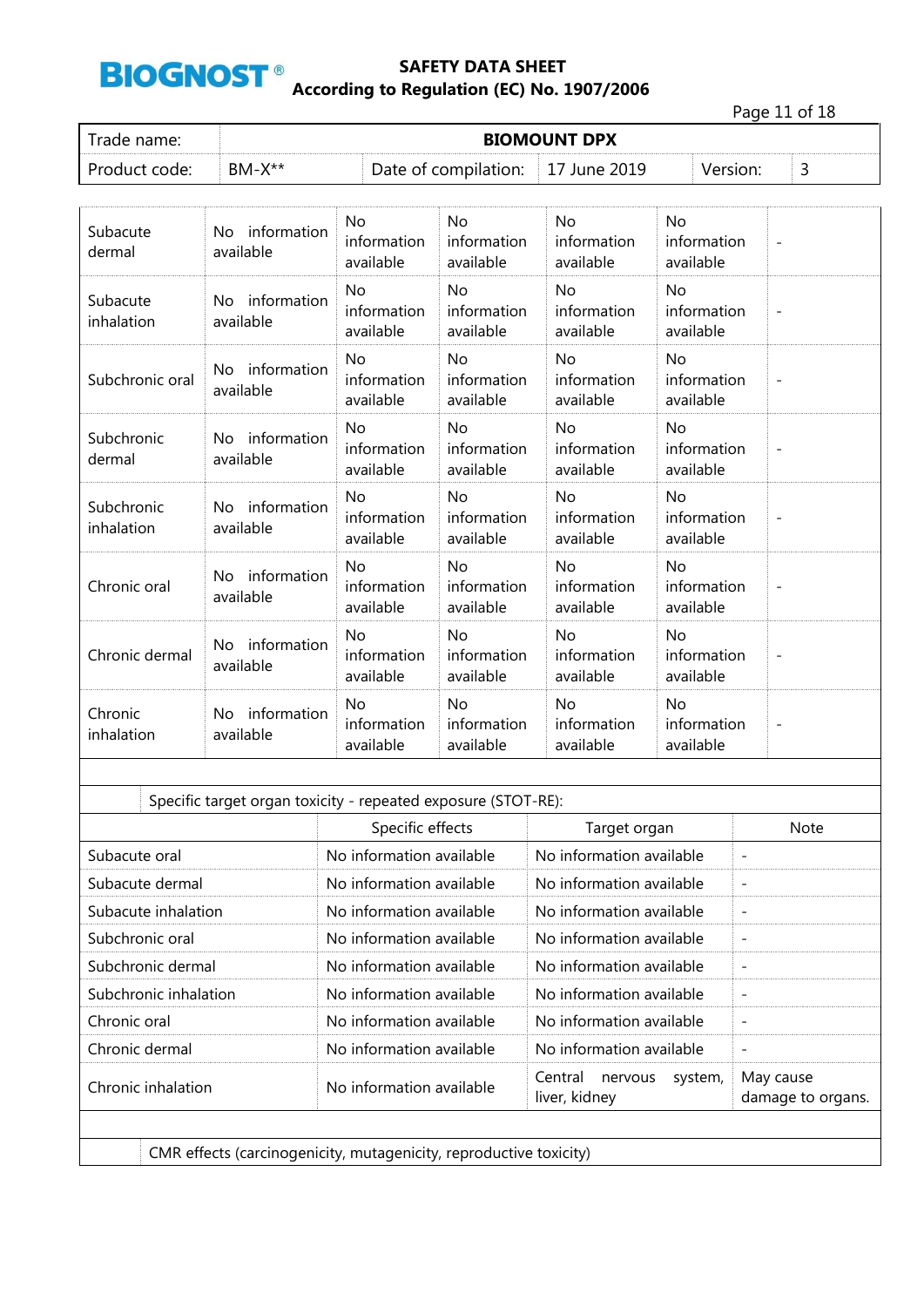

Page 12 of 18

| Trade name: I |          |                      | <b>BIOMOUNT DPX</b> |          |  |
|---------------|----------|----------------------|---------------------|----------|--|
| Product code: | $BM-X**$ | Date of compilation: | June 2019           | Version: |  |

|       | Carcinogenicity:                                | No component of this product present at levels greater than or<br>equal to 0.1% is identified as probable, possible or confirmed<br>human carcinogen by IARC.               |                          |  |  |  |  |
|-------|-------------------------------------------------|-----------------------------------------------------------------------------------------------------------------------------------------------------------------------------|--------------------------|--|--|--|--|
|       | Mutagenicity in-vitro:                          | No information available                                                                                                                                                    |                          |  |  |  |  |
|       | Genotoxicity:                                   |                                                                                                                                                                             | No information available |  |  |  |  |
|       | Mutagenicity in-vivo:                           |                                                                                                                                                                             | No information available |  |  |  |  |
|       | Germ cell mutagenicity:                         |                                                                                                                                                                             | No information available |  |  |  |  |
|       | Reproductive toxicity:                          | Presumed human reproductive toxicant (Dibutyl phthalate).<br>Overexposure may cause reproductive disorder(s) based on<br>tests with laboratory animals.(Dibutyl phthalate). |                          |  |  |  |  |
|       |                                                 |                                                                                                                                                                             |                          |  |  |  |  |
|       | Summary of evaluation of the CMR<br>properties: | Studies did not demonstrate CMR effects.                                                                                                                                    |                          |  |  |  |  |
|       |                                                 |                                                                                                                                                                             |                          |  |  |  |  |
| 11.2. | Practical experiences:                          |                                                                                                                                                                             |                          |  |  |  |  |
|       | Classification observations:                    |                                                                                                                                                                             | No information available |  |  |  |  |
|       | Other observations:                             |                                                                                                                                                                             | No information available |  |  |  |  |
|       |                                                 |                                                                                                                                                                             |                          |  |  |  |  |
| 11.3. | General notes:                                  |                                                                                                                                                                             |                          |  |  |  |  |
|       |                                                 |                                                                                                                                                                             |                          |  |  |  |  |

|                                 | <b>SECTION 12. Ecological information</b> |                          |                                                                                |                                 |                                               |                          |  |  |  |
|---------------------------------|-------------------------------------------|--------------------------|--------------------------------------------------------------------------------|---------------------------------|-----------------------------------------------|--------------------------|--|--|--|
| 12.1.<br><b>Toxicity</b>        |                                           |                          |                                                                                |                                 |                                               |                          |  |  |  |
| Acute (short-term)<br>toxicity  | Dose                                      | Exposure<br>time         | Species                                                                        | Method                          | Evaluation                                    | <b>Note</b>              |  |  |  |
| Fish                            | $LC_{50}$                                 | 96 hours                 | Oncorhynchus mykiss<br>(rainbow trout; xylene)<br>Pimephales promelas<br>(DBP) | No.<br>information<br>available | 3.3 mg/l<br>(xylene)<br>$0.85$ mg/l<br>(DBP)  | $\overline{\phantom{0}}$ |  |  |  |
| Crustacea:                      | $EC_{50}$                                 | 48 hours                 | Daphnia magna                                                                  | No<br>information<br>available  | 75.49 mg/l<br>(xylene)<br>$3.7$ mg/l<br>(DBP) |                          |  |  |  |
| Algae/aquatic<br>plants:        | $IC_{50}$                                 | 72 hours                 | Pseudokirchneriella<br>subcapitata                                             | No.<br>information<br>available | 72 mg/l<br>(xylene)                           |                          |  |  |  |
| Other organisms:                | $\overline{\phantom{a}}$                  | $\overline{\phantom{a}}$ | $\overline{\phantom{a}}$                                                       | $\overline{\phantom{a}}$        | $\overline{\phantom{a}}$                      | $\overline{\phantom{a}}$ |  |  |  |
| Chronic (long-term)<br>toxicity | Doza                                      | Exposure<br>time         | <b>Species</b>                                                                 | Method                          | Evaluation                                    | <b>Note</b>              |  |  |  |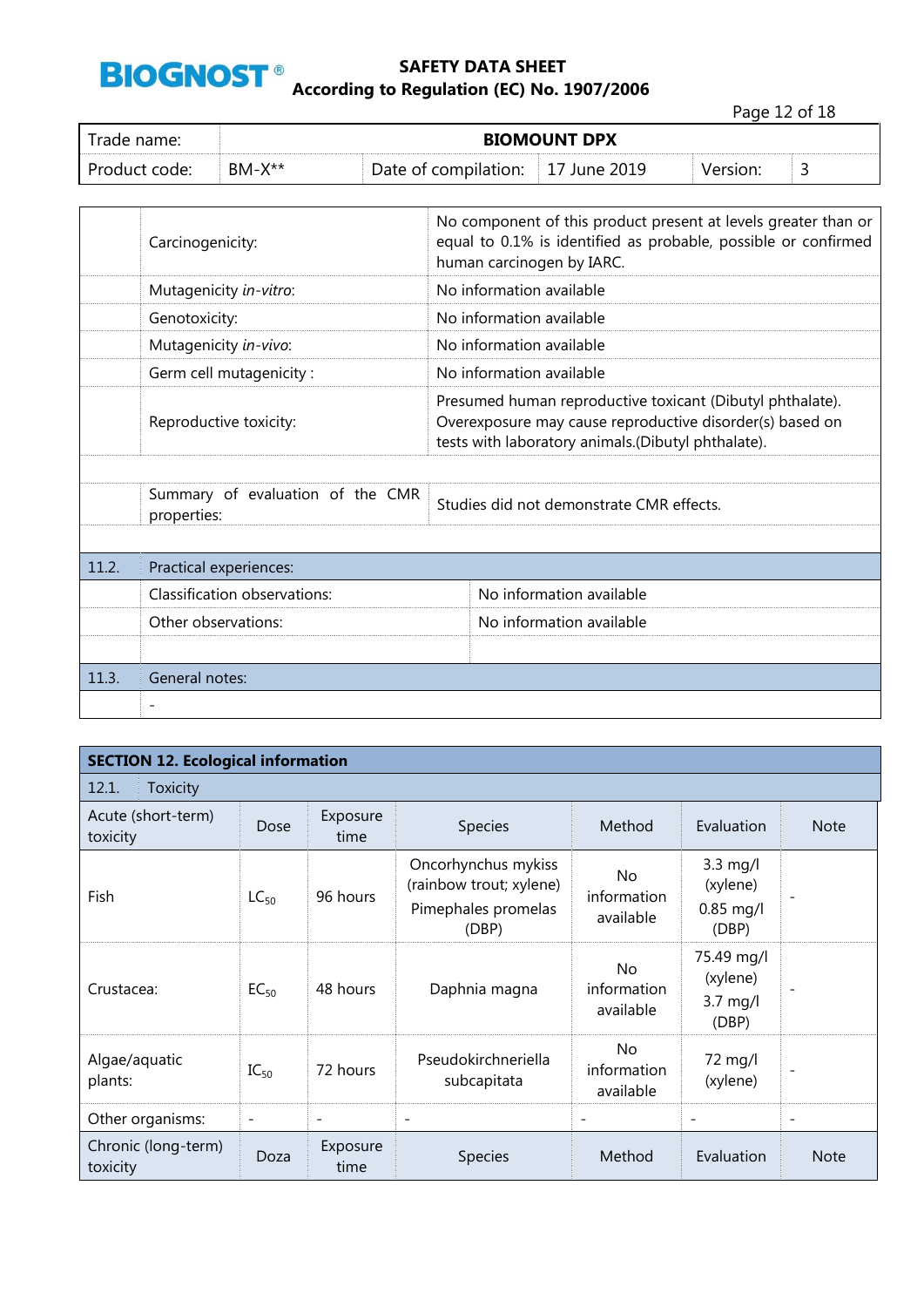

|                                                        |                          |                        |                                               |                             |                          |                                          |                                |                             |                                       | Page 13 of 18            |                              |
|--------------------------------------------------------|--------------------------|------------------------|-----------------------------------------------|-----------------------------|--------------------------|------------------------------------------|--------------------------------|-----------------------------|---------------------------------------|--------------------------|------------------------------|
| Trade name:                                            |                          |                        |                                               |                             |                          | <b>BIOMOUNT DPX</b>                      |                                |                             |                                       |                          |                              |
| Product code:                                          |                          |                        | $BM-X**$                                      |                             |                          | Date of compilation:                     |                                | 17 June 2019                | Version:                              | 3                        |                              |
|                                                        |                          |                        |                                               |                             |                          |                                          |                                |                             |                                       |                          |                              |
| Fish                                                   |                          |                        | $LC_{50}$                                     | 96 hours                    |                          | No information<br>available              | <b>No</b>                      | information<br>available    | <b>No</b><br>information<br>available | $\overline{\phantom{0}}$ |                              |
| Crustacea:                                             |                          | 48 hours<br>$EC_{50}$  |                                               |                             |                          | No information<br>available              | No<br>information<br>available |                             | No<br>information<br>available        | $\overline{a}$           |                              |
| Algae/aquatic<br>72 hours<br>$IC_{50}$<br>plants:      |                          |                        |                                               | No information<br>available | No                       | information<br>available                 | No<br>information<br>available | $\overline{a}$              |                                       |                          |                              |
| Other organisms:                                       |                          |                        | $\overline{\phantom{a}}$                      | $\overline{\phantom{0}}$    | $\overline{\phantom{a}}$ |                                          |                                |                             | $\qquad \qquad -$                     | $\overline{\phantom{a}}$ |                              |
|                                                        |                          |                        |                                               |                             |                          |                                          |                                |                             |                                       |                          |                              |
| 12.2.                                                  |                          |                        | Persistence and degradability                 |                             |                          |                                          |                                |                             |                                       |                          |                              |
|                                                        |                          |                        | Abiotic degradation                           |                             |                          |                                          |                                |                             |                                       |                          |                              |
|                                                        |                          | Degradation half-lives |                                               |                             |                          | Method                                   | Evaluation                     |                             |                                       |                          | <b>Note</b>                  |
| Marine<br>water                                        |                          |                        | No information available                      |                             |                          | No information available                 |                                |                             | No information available              |                          | $\overline{\phantom{0}}$     |
| Fresh water                                            |                          |                        | No information available                      |                             |                          | No information available                 |                                |                             | No information available              |                          | $\qquad \qquad \blacksquare$ |
| Air                                                    | No information available |                        |                                               |                             |                          | No information available                 |                                |                             | No information available              |                          | $\qquad \qquad -$            |
| Soil                                                   |                          |                        | No information available                      |                             |                          | No information available                 |                                |                             | No information available              |                          | $\qquad \qquad -$            |
|                                                        |                          |                        |                                               |                             |                          |                                          |                                |                             |                                       |                          |                              |
|                                                        |                          | Biodegradation         |                                               |                             |                          |                                          |                                |                             |                                       |                          |                              |
|                                                        | % Degradation            |                        | Time (days)                                   |                             |                          | Method<br>Evaluation                     |                                |                             |                                       | <b>Note</b>              |                              |
| 81% (DBP)                                              |                          | No                     | available                                     | information                 |                          | No information<br>available<br>available |                                | No information              |                                       | Readily biodegradable.   |                              |
|                                                        |                          |                        |                                               |                             |                          |                                          |                                |                             |                                       |                          |                              |
| 12.3.                                                  |                          |                        | Bioaccumulative potential                     |                             |                          |                                          |                                |                             |                                       |                          |                              |
|                                                        |                          |                        | Octanol-water partition coefficient (log Kow) |                             |                          |                                          |                                |                             |                                       |                          |                              |
| Value                                                  |                          |                        | Concentration                                 | pH                          | °C                       | Method                                   |                                | Evaluation                  |                                       | Note                     |                              |
| log Kow<br>2.95                                        |                          | No<br>available        | information                                   |                             |                          | No information<br>available              |                                | No information<br>available |                                       | xylene                   |                              |
|                                                        |                          |                        |                                               |                             |                          |                                          |                                |                             |                                       |                          |                              |
|                                                        |                          |                        |                                               |                             |                          |                                          |                                |                             |                                       |                          |                              |
|                                                        |                          |                        | <b>Bioconcentration Factor (BCF)</b>          |                             |                          |                                          |                                |                             |                                       |                          |                              |
|                                                        | Value                    |                        | Species                                       |                             |                          | Method                                   |                                | Evaluation                  |                                       | Note                     |                              |
| Pimephales promelas<br>2.165 (DBP)<br>(fathead minnow) |                          |                        |                                               | No information<br>available |                          |                                          | does not<br>bioaccumulate      |                             |                                       |                          |                              |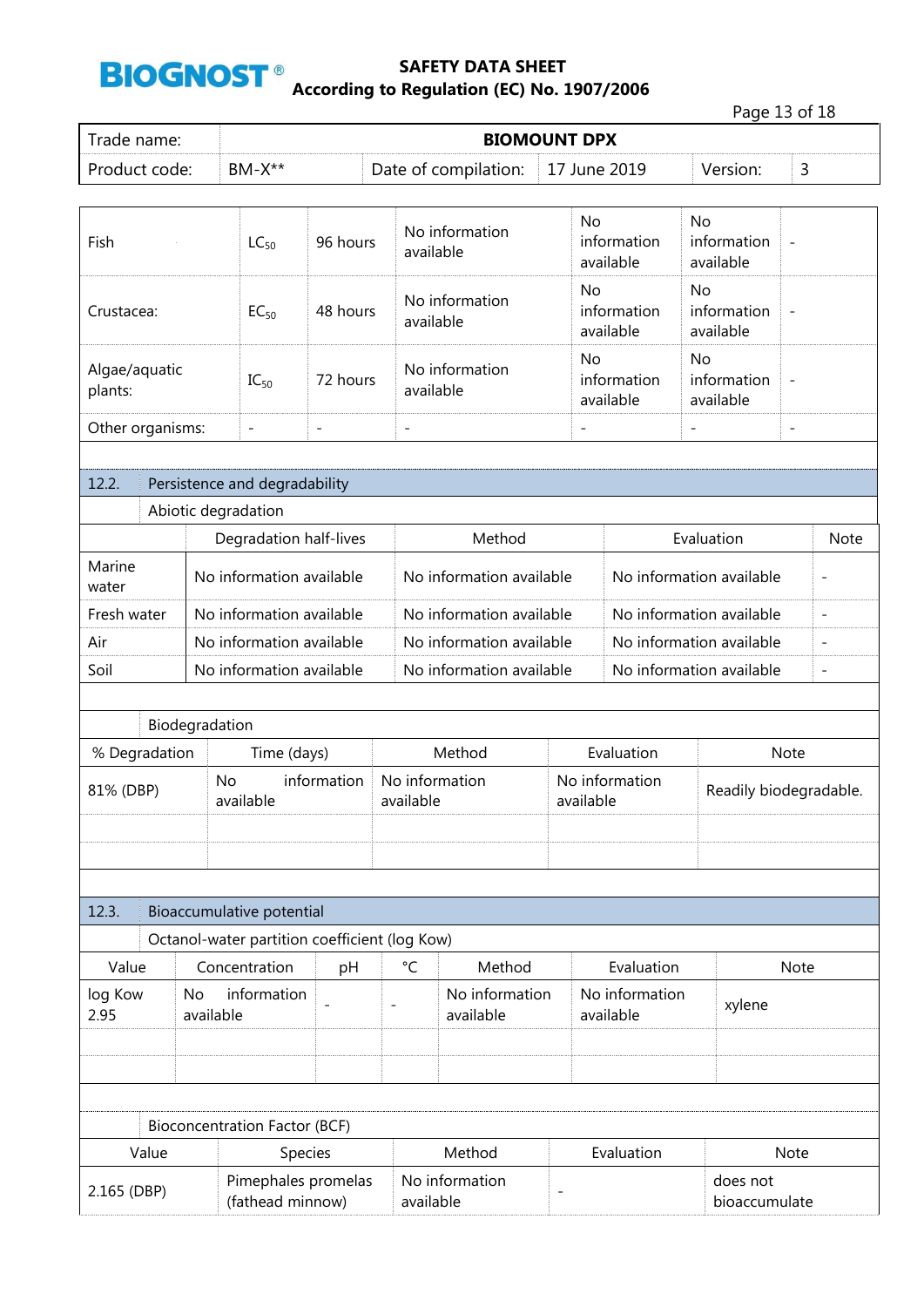

|                                            | Page 14 of 18                                                  |                        |                          |             |           |                          |             |                             |           |                          |                          |                          |                          |
|--------------------------------------------|----------------------------------------------------------------|------------------------|--------------------------|-------------|-----------|--------------------------|-------------|-----------------------------|-----------|--------------------------|--------------------------|--------------------------|--------------------------|
| Trade name:                                |                                                                |                        |                          |             |           |                          |             | <b>BIOMOUNT DPX</b>         |           |                          |                          |                          |                          |
| Product code:                              |                                                                |                        | $BM-X**$                 |             |           |                          |             | Date of compilation:        |           | 17 June 2019             |                          | Version:                 | 3                        |
|                                            |                                                                |                        |                          |             |           |                          |             |                             |           |                          |                          |                          |                          |
|                                            |                                                                |                        |                          |             |           |                          |             |                             |           |                          |                          |                          |                          |
|                                            |                                                                |                        |                          |             |           |                          |             |                             |           |                          |                          |                          |                          |
|                                            |                                                                |                        |                          |             |           |                          |             |                             |           |                          |                          |                          |                          |
|                                            |                                                                |                        | Chronic ecotoxicity      |             |           |                          |             |                             |           |                          |                          |                          |                          |
|                                            | Value                                                          |                        |                          | Dose        |           | Exposure<br>time         |             | Species                     | Method    |                          |                          | Evaluation               | Note                     |
|                                            |                                                                |                        |                          |             |           | No                       |             | <b>No</b>                   | <b>No</b> |                          | <b>No</b>                |                          |                          |
| Chronic toxicity on fish                   |                                                                |                        |                          | $LC_{50}$   |           | information<br>available |             | information<br>available    |           | information<br>available | information<br>available |                          | $\overline{\phantom{0}}$ |
|                                            |                                                                |                        |                          |             |           | <b>No</b>                |             | <b>No</b>                   | <b>No</b> |                          | <b>No</b>                |                          |                          |
| Chronic toxicity on<br>crustacea (Daphnia) |                                                                |                        |                          | $EC_{50}$   |           | information              |             | information                 |           | information              | information              |                          | $\overline{a}$           |
|                                            |                                                                |                        |                          |             |           | available                |             | available                   |           | available                | available                |                          |                          |
|                                            |                                                                |                        |                          |             |           |                          |             |                             |           |                          |                          |                          |                          |
| 12.4.                                      | Mobility in soil                                               |                        |                          |             |           |                          |             |                             |           |                          |                          |                          |                          |
|                                            | Known or predicted distribution in environmental compartments: |                        |                          |             |           |                          |             |                             |           |                          |                          |                          |                          |
|                                            | No information available                                       |                        |                          |             |           |                          |             |                             |           |                          |                          |                          |                          |
|                                            | Surface tension:                                               |                        |                          |             |           |                          |             |                             |           |                          |                          |                          |                          |
|                                            |                                                                |                        | Value                    |             |           | $\mathrm{C}$             |             | Concentration               |           |                          | Method                   |                          | Note                     |
|                                            | <b>No</b>                                                      |                        | information              |             | <b>No</b> | information              |             | No information              |           | No information available |                          |                          |                          |
|                                            | available                                                      |                        |                          |             |           | available                |             | available                   |           |                          |                          |                          | $\overline{a}$           |
|                                            |                                                                |                        |                          |             |           |                          |             |                             |           |                          |                          |                          |                          |
|                                            |                                                                |                        |                          |             |           |                          |             |                             |           |                          |                          |                          |                          |
|                                            |                                                                |                        |                          |             |           |                          |             |                             |           |                          |                          |                          |                          |
|                                            |                                                                |                        | Adsorption / desorption  |             |           |                          |             |                             |           |                          |                          |                          |                          |
|                                            |                                                                |                        | A/D coefficient          |             |           | log Kow                  |             | Evaporation rate            |           |                          | Method                   |                          | Note                     |
| Transport                                  |                                                                |                        | Henry's constant         |             |           |                          |             |                             |           |                          |                          |                          |                          |
| Soil-Water                                 |                                                                | <b>No</b><br>available |                          | information | No        | available                | information | No information<br>available |           | available                | No information           | $\overline{\phantom{a}}$ |                          |
| Water-Air                                  |                                                                | No<br>available        |                          | information | <b>No</b> | available                | information | No information<br>available |           | available                | No information           | $\overline{\phantom{0}}$ |                          |
| Soil-Air                                   |                                                                | <b>No</b><br>available |                          | information | <b>No</b> | available                | information | No information<br>available |           | available                | No information           |                          |                          |
|                                            |                                                                |                        |                          |             |           |                          |             |                             |           |                          |                          |                          |                          |
| 12.5.                                      | Results of PBT and vPvB assessment                             |                        |                          |             |           |                          |             |                             |           |                          |                          |                          |                          |
|                                            |                                                                |                        | No information available |             |           |                          |             |                             |           |                          |                          |                          |                          |
|                                            |                                                                |                        |                          |             |           |                          |             |                             |           |                          |                          |                          |                          |
| 12.6.                                      | Other adverse effects                                          |                        |                          |             |           |                          |             |                             |           |                          |                          |                          |                          |
|                                            |                                                                |                        | No information available |             |           |                          |             |                             |           |                          |                          |                          |                          |
|                                            |                                                                |                        |                          |             |           |                          |             |                             |           |                          |                          |                          |                          |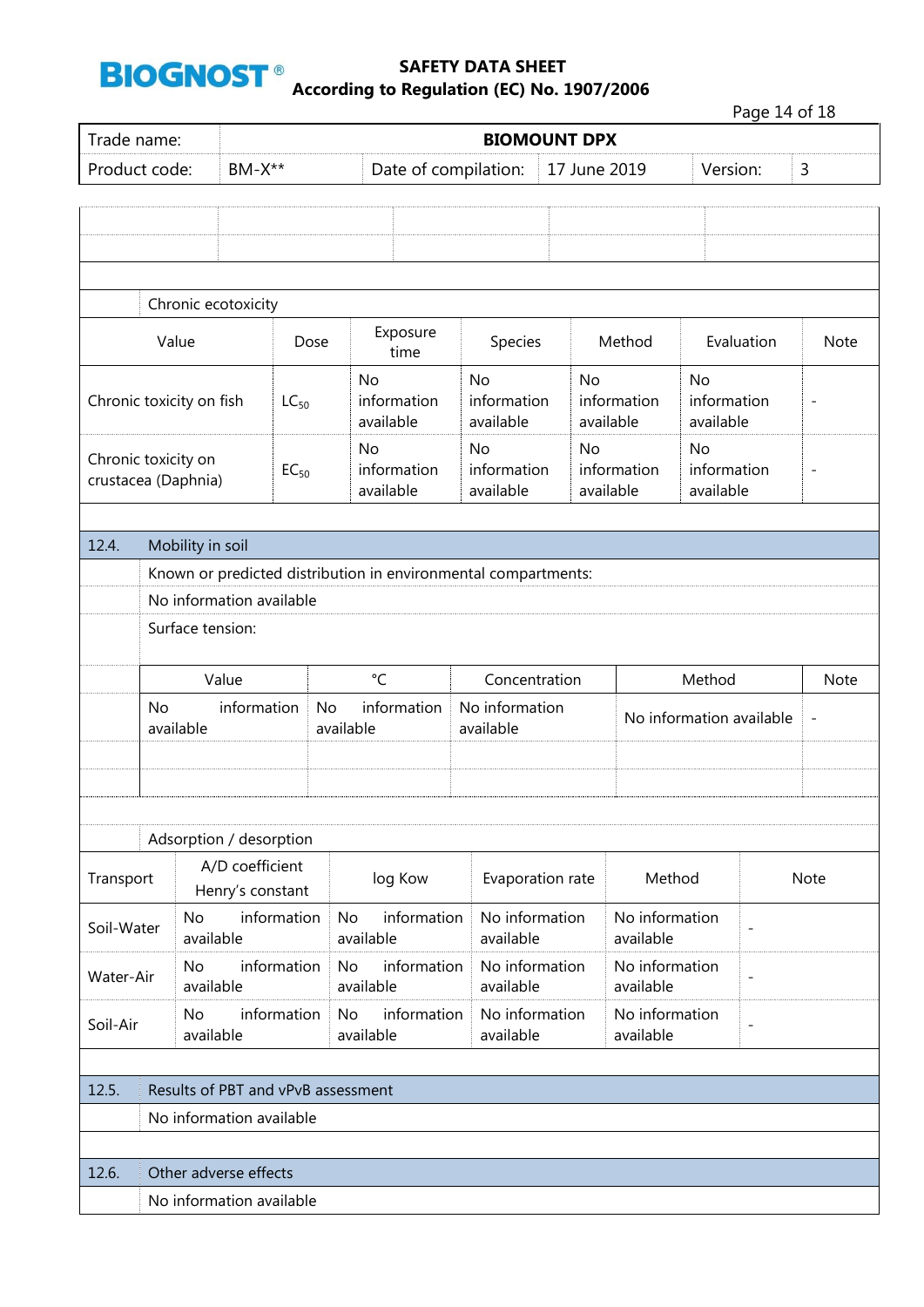

 $\Gamma$ 

## **SAFETY DATA SHEET According to Regulation (EC) No. 1907/2006**

Page 15 of 18

| Trade name:   |          |                      | <b>BIOMOUNT DPX</b> |          |  |
|---------------|----------|----------------------|---------------------|----------|--|
| Product code: | $BM-X**$ | Date of compilation: | :     17 June 2019  | Version: |  |

|                | <b>SECTION 13. Disposal considerations</b>                                                                                                                                                                                                                                                                                                     |                                                                                                |  |  |  |  |  |
|----------------|------------------------------------------------------------------------------------------------------------------------------------------------------------------------------------------------------------------------------------------------------------------------------------------------------------------------------------------------|------------------------------------------------------------------------------------------------|--|--|--|--|--|
| 13.1.          | Waste processing methods                                                                                                                                                                                                                                                                                                                       |                                                                                                |  |  |  |  |  |
|                |                                                                                                                                                                                                                                                                                                                                                |                                                                                                |  |  |  |  |  |
| 13.1.1.        | Product/Packaging disposal:                                                                                                                                                                                                                                                                                                                    |                                                                                                |  |  |  |  |  |
|                | Protection.                                                                                                                                                                                                                                                                                                                                    | Submit for disposal to the legal person authorized by the Ministry of Environmental and Nature |  |  |  |  |  |
|                |                                                                                                                                                                                                                                                                                                                                                |                                                                                                |  |  |  |  |  |
| 13.1.2.        | Waste codes/waste designations according to Low:                                                                                                                                                                                                                                                                                               |                                                                                                |  |  |  |  |  |
|                | Disposal must be made according to official regulations.                                                                                                                                                                                                                                                                                       |                                                                                                |  |  |  |  |  |
|                |                                                                                                                                                                                                                                                                                                                                                |                                                                                                |  |  |  |  |  |
| 13.1.3.        | Waste tretment - relevant information                                                                                                                                                                                                                                                                                                          |                                                                                                |  |  |  |  |  |
|                | No information available                                                                                                                                                                                                                                                                                                                       |                                                                                                |  |  |  |  |  |
|                |                                                                                                                                                                                                                                                                                                                                                |                                                                                                |  |  |  |  |  |
| 13.1.4.        | Sewage disposal - relevant information:                                                                                                                                                                                                                                                                                                        |                                                                                                |  |  |  |  |  |
|                | Waste must not be disposed of into the sewage system.                                                                                                                                                                                                                                                                                          |                                                                                                |  |  |  |  |  |
|                |                                                                                                                                                                                                                                                                                                                                                |                                                                                                |  |  |  |  |  |
| 13.1.5.        | Other disposal recommendations:                                                                                                                                                                                                                                                                                                                |                                                                                                |  |  |  |  |  |
|                | Do not dispose of the product's remains into the sewage system. Submit the remains to the collectors<br>authorized by the ministry in charge. Do not dispose of the packaging into the sewage system. Submit<br>the packaging to the collectors authorized by the ministry in charge. Do not dispose of in places where<br>ignition may occur. |                                                                                                |  |  |  |  |  |
| 13.1.6.        | Relevant Community provisions:                                                                                                                                                                                                                                                                                                                 |                                                                                                |  |  |  |  |  |
|                | Disposal must be made according to official regulations.                                                                                                                                                                                                                                                                                       |                                                                                                |  |  |  |  |  |
|                |                                                                                                                                                                                                                                                                                                                                                |                                                                                                |  |  |  |  |  |
|                | <b>SECTION 14. Transport information</b>                                                                                                                                                                                                                                                                                                       |                                                                                                |  |  |  |  |  |
|                | Transporting/shipment by road (ADR)                                                                                                                                                                                                                                                                                                            |                                                                                                |  |  |  |  |  |
| UN number:     |                                                                                                                                                                                                                                                                                                                                                | 1307                                                                                           |  |  |  |  |  |
|                | UN proper shipping name:                                                                                                                                                                                                                                                                                                                       | Xylenes                                                                                        |  |  |  |  |  |
|                | Transport hazard class(es):                                                                                                                                                                                                                                                                                                                    | 3                                                                                              |  |  |  |  |  |
| Packing group: |                                                                                                                                                                                                                                                                                                                                                | $\rm III$                                                                                      |  |  |  |  |  |
|                | Environmental hazards:                                                                                                                                                                                                                                                                                                                         | $\qquad \qquad -$                                                                              |  |  |  |  |  |
|                | Special precautions for user:                                                                                                                                                                                                                                                                                                                  | $\overline{\phantom{a}}$                                                                       |  |  |  |  |  |
|                | Transporting/shipment by rail (RID)                                                                                                                                                                                                                                                                                                            |                                                                                                |  |  |  |  |  |
| UN number:     |                                                                                                                                                                                                                                                                                                                                                | 1307                                                                                           |  |  |  |  |  |
|                | UN proper shipping name:                                                                                                                                                                                                                                                                                                                       | Xylenes                                                                                        |  |  |  |  |  |
|                | Transport hazard class(es):                                                                                                                                                                                                                                                                                                                    | 3                                                                                              |  |  |  |  |  |
|                |                                                                                                                                                                                                                                                                                                                                                |                                                                                                |  |  |  |  |  |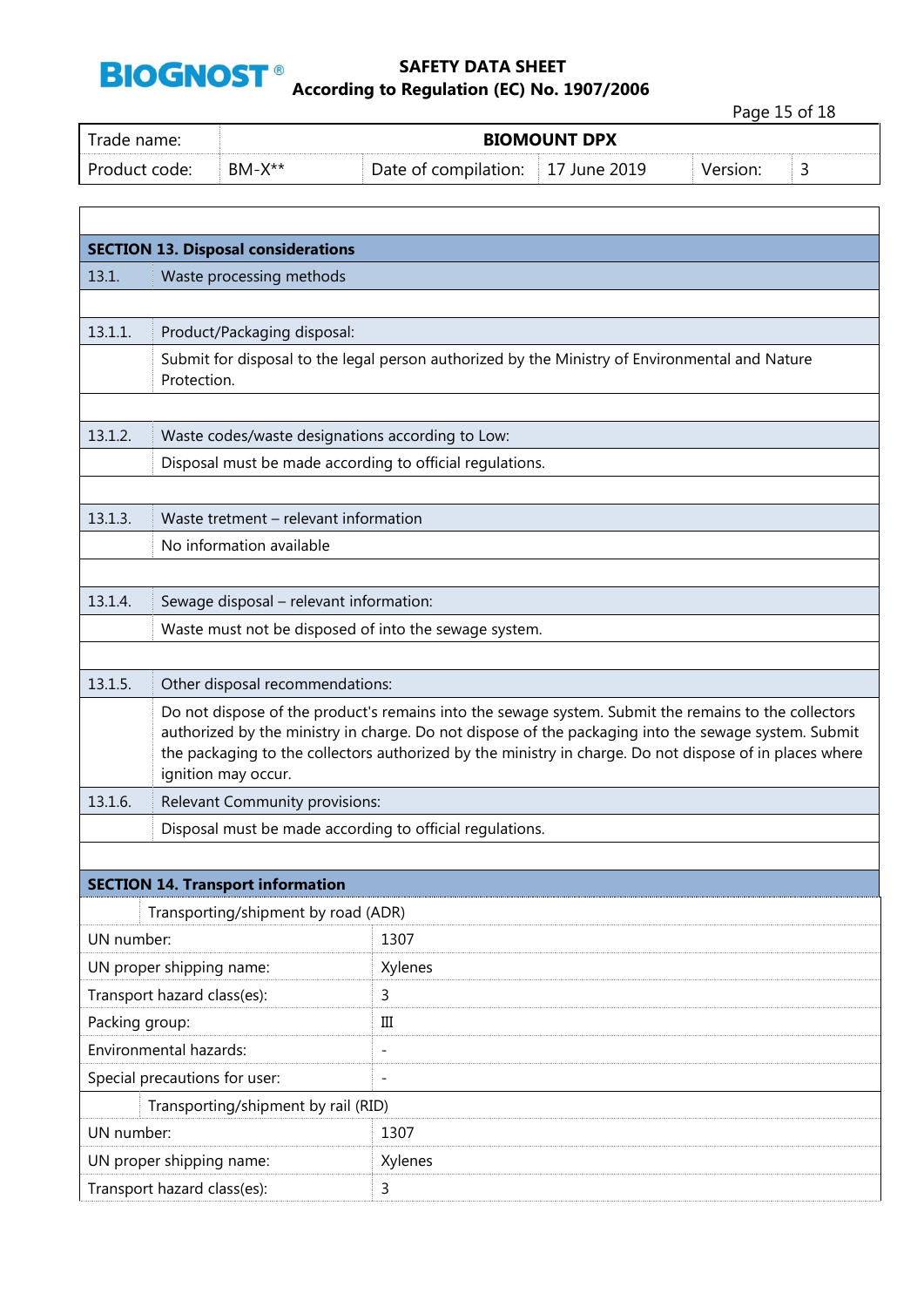

|                                                                                                            |                                                 |                          |              |          | Page 16 of 18 |
|------------------------------------------------------------------------------------------------------------|-------------------------------------------------|--------------------------|--------------|----------|---------------|
| Trade name:                                                                                                | <b>BIOMOUNT DPX</b>                             |                          |              |          |               |
| Product code:                                                                                              | $BM-X**$                                        | Date of compilation:     | 17 June 2019 | Version: | 3             |
|                                                                                                            |                                                 |                          |              |          |               |
| Packing group:                                                                                             |                                                 | $\quad \  III$           |              |          |               |
| Environmental hazards:                                                                                     |                                                 | $\overline{a}$           |              |          |               |
| Special precautions for user:                                                                              |                                                 | $\overline{\phantom{0}}$ |              |          |               |
|                                                                                                            | Transporting/shipment by inland waterways (ADN) |                          |              |          |               |
| UN number:                                                                                                 |                                                 | 1307                     |              |          |               |
| UN proper shipping name:                                                                                   |                                                 | Xylenes                  |              |          |               |
| Transport hazard class(es):                                                                                |                                                 | 3                        |              |          |               |
| Packing group:                                                                                             |                                                 | Ш                        |              |          |               |
| Environmental hazards:                                                                                     |                                                 | $\overline{\phantom{0}}$ |              |          |               |
| Special precautions for user:                                                                              |                                                 | $\overline{a}$           |              |          |               |
|                                                                                                            | Transporting/shipment by sea (IMDG)             |                          |              |          |               |
| UN number:                                                                                                 |                                                 | 1307                     |              |          |               |
| UN proper shipping name:                                                                                   |                                                 | Xylenes                  |              |          |               |
| Transport hazard class(es):                                                                                |                                                 | 3                        |              |          |               |
| Packing group:                                                                                             |                                                 | Ш                        |              |          |               |
| Environmental hazards:                                                                                     |                                                 | $\overline{\phantom{a}}$ |              |          |               |
| Special precautions for user:                                                                              |                                                 | $\overline{\phantom{a}}$ |              |          |               |
| Transport<br>in<br>bulk<br>condition<br>in.<br>accordance with Annex II. of MARPOL<br>73/78 and IBC Codex: |                                                 | $\qquad \qquad -$        |              |          |               |
|                                                                                                            | Transporting/shipment by air (ICAO-TI/IATA-DGR) |                          |              |          |               |
| UN number:                                                                                                 |                                                 | 1307                     |              |          |               |
| UN proper shipping name:                                                                                   |                                                 | Xylenes                  |              |          |               |
| Transport hazard class(es):                                                                                |                                                 | 3                        |              |          |               |
| Packing group:                                                                                             |                                                 | $\rm III$                |              |          |               |
| Environmental hazards:                                                                                     |                                                 | $\qquad \qquad -$        |              |          |               |
| Special precautions for user:                                                                              |                                                 | $\overline{\phantom{a}}$ |              |          |               |
| Further information:                                                                                       |                                                 |                          |              |          |               |

| <b>SECTION 15. Regulatory information</b> |                                                                                                |  |  |  |
|-------------------------------------------|------------------------------------------------------------------------------------------------|--|--|--|
| 15.1.                                     | Safety, health and environmental regulations/legislation specific for the substance or mixture |  |  |  |
|                                           | EU regulations                                                                                 |  |  |  |
|                                           | Authorisation and/or restrictions on use                                                       |  |  |  |
|                                           | Authorisations:                                                                                |  |  |  |
|                                           | Restrictions:                                                                                  |  |  |  |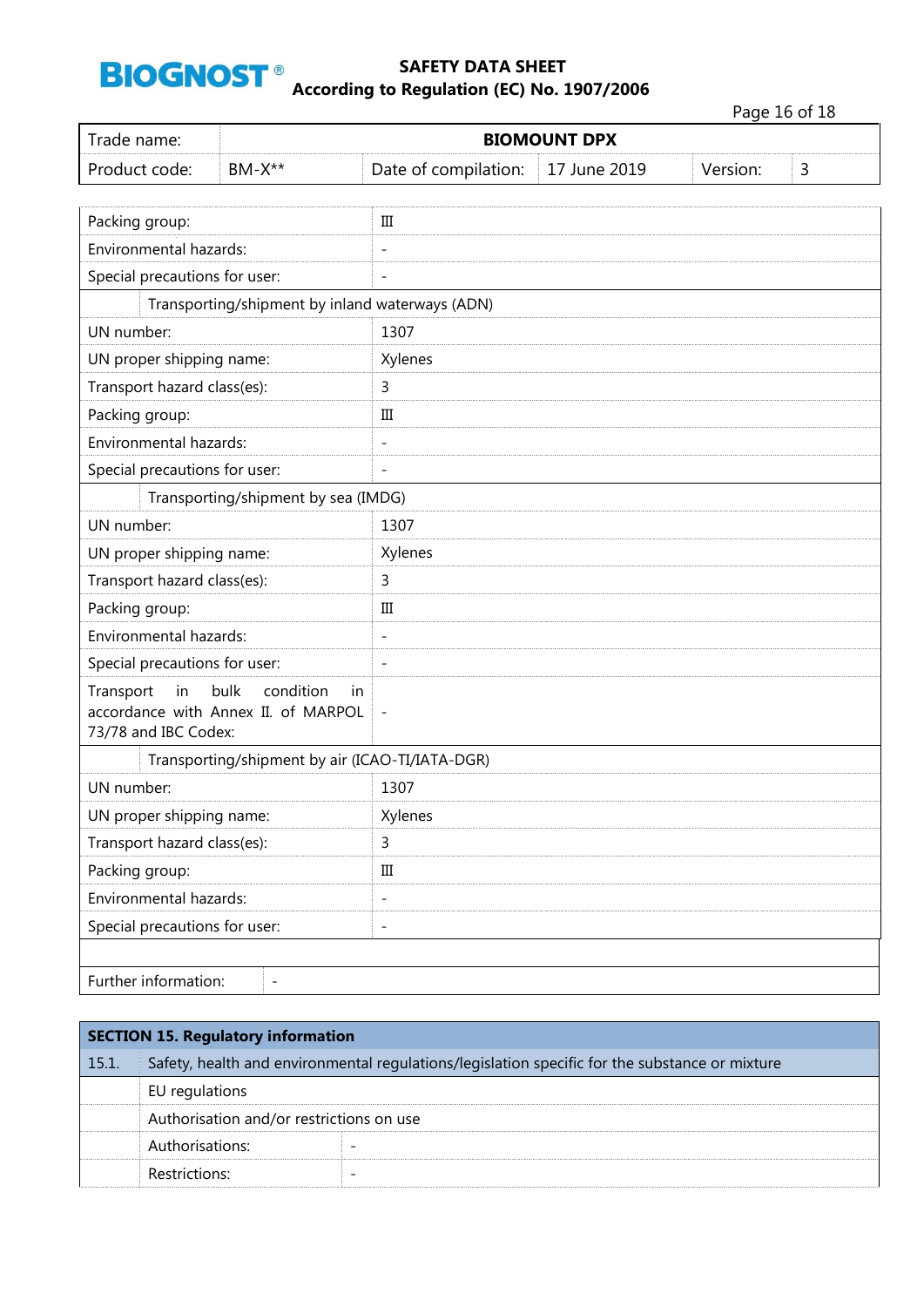

Page 17 of 18

| Trade name:   | <b>BIOMOUNT DPX</b> |                      |                          |          |   |
|---------------|---------------------|----------------------|--------------------------|----------|---|
| Product code: | $BM-X**$            | Date of compilation: | $\parallel$ 17 June 2019 | Version: | ٮ |

|       |                                                                                                                  | EC Regulation No. 1906/2007 and EC Regulation No. 1272/2008 of the<br>European Parliament and the European Council;                                                                                                                                                                                                                                                                              |  |
|-------|------------------------------------------------------------------------------------------------------------------|--------------------------------------------------------------------------------------------------------------------------------------------------------------------------------------------------------------------------------------------------------------------------------------------------------------------------------------------------------------------------------------------------|--|
|       | Other EU regulations:                                                                                            | The European Commission Regulation No. 453/2010 on changes and<br>amendments to the Regulation (EC) No. 1907/2006 of the European<br>Parliament and Council on registration, evaluation, authorization and<br>restriction of chemical substances (REACH);                                                                                                                                        |  |
|       |                                                                                                                  | EC Regulation No. 2037/200 of the European Parliament and Council of 29<br>June 2000 on ozone-depleting substances;                                                                                                                                                                                                                                                                              |  |
|       |                                                                                                                  | EC Regulation No. 689/2008 of the European Parliament and Council of 17<br>June 2008 concerning the export and import of dangerous chemicals;                                                                                                                                                                                                                                                    |  |
|       |                                                                                                                  | EC Regulation No. 850/2004 of the European Parliament and Council of 29<br>April 2004 on persistent organic pollutants;                                                                                                                                                                                                                                                                          |  |
|       |                                                                                                                  | Directive 2008/98/EC of the European Parliament and Council of 19<br>November 2008 on waste and repealing certain Directives                                                                                                                                                                                                                                                                     |  |
|       | Information according 1999/13/EC about limitation of emissions of volatile organic compounds (VOC-<br>quideline) |                                                                                                                                                                                                                                                                                                                                                                                                  |  |
|       | National legislation:                                                                                            | Chemicals Act, Regulation on classification, packaging and labeling of<br>dangerous substances, Ordinance on occupational exposure limit values<br>and on biological limit values, Regulation on categories, types and<br>classification of waste with a waste catalog and list of hazardous waste,<br>Ordinance on writing Material safety data sheet, Transport of Hazardous<br>Substances Act |  |
| 15.2. | Chemical safety assessment                                                                                       |                                                                                                                                                                                                                                                                                                                                                                                                  |  |
|       | None                                                                                                             |                                                                                                                                                                                                                                                                                                                                                                                                  |  |

|                | <b>SECTION 16. Other information</b>                                                                                       |                                                                                                                                                                                                                                                  |  |  |  |
|----------------|----------------------------------------------------------------------------------------------------------------------------|--------------------------------------------------------------------------------------------------------------------------------------------------------------------------------------------------------------------------------------------------|--|--|--|
| 16.1.          | Indication of changes:                                                                                                     |                                                                                                                                                                                                                                                  |  |  |  |
| 16.2.          | <b>Abbreviations</b><br>and<br>acronyms:                                                                                   | <b>PBT</b><br>Stable, bioaccumulative and toxic<br>Strongly stable and strongly bioaccumulative<br>vPvB<br>Lethal dose, 50%<br>$LD_{50}$<br>Lethal concentration, 50%<br>$LC_{50}$<br>STOT - SE Specific target organ toxicity - single exposure |  |  |  |
| 16.3.          | Key literature references<br>and source of data:                                                                           |                                                                                                                                                                                                                                                  |  |  |  |
| 16.4.          | Classification and procedure used to derive the classification for mixture according to Regulation (EC)<br>1272/2008 (CLP) |                                                                                                                                                                                                                                                  |  |  |  |
| Classification |                                                                                                                            | Classification procedure                                                                                                                                                                                                                         |  |  |  |
|                |                                                                                                                            |                                                                                                                                                                                                                                                  |  |  |  |
| 16.5.          | Relevant H statements (number and full text)                                                                               |                                                                                                                                                                                                                                                  |  |  |  |